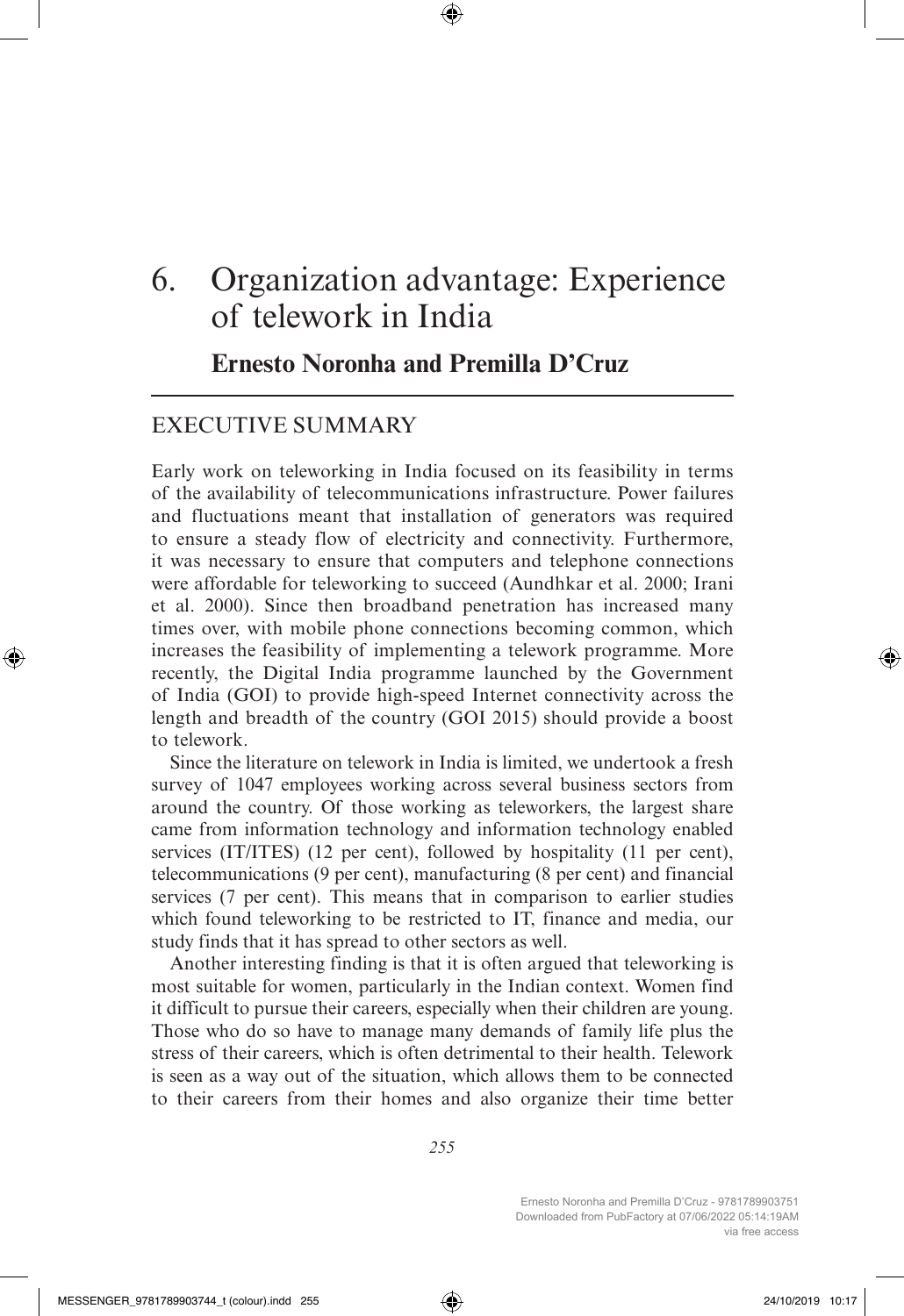**(**Aundhkar et al. 2000; Gothoskar, 2000; Irani et al. 2000**)**. Thus, telework in India is assumed to be a gendered phenomenon. However, when disaggregating for gender our findings show that more women worked from the office (82 per cent) than teleworked (19 per cent), which was similar for men. Thus, contrary to the existing belief, women do not always prefer to telework, while men could also be interested in teleworking. This may also be related to the policy of organizations that do not distinguish between men and women when deciding who teleworks; the definition of telework, which means any place away from the office rather than solely home-based work; and the nature of the workplace, which in the case of men means third spaces. Nonetheless, it is significant to note that, in general, women also prefer working in the office.

Across the entire sample, most of the respondents worked in jobs which had regular timings (98.5 per cent). Eighty-four per cent of all those working from the office worked for nine hours or less. This dropped to 81 per cent for those teleworking. However, those working beyond 6.00 p.m. from the office were 54 per cent, while the proportion was higher (66 per cent) for those teleworking. A further disaggregation of teleworkers reveals that this figure was 75 per cent for those working from a combination of spaces – that is, the office and any place other than the office. This means that, although those working from the office also worked long hours, the numbers increased for those working from places besides the office. While 84 per cent of those working in the office stated that they did not receive overtime payments for work beyond nine hours, this was 89 per cent in the case of teleworkers. This means that payment of overtime rates ceased to exist in general, but those working from the office still stood a chance of getting payments – a chance which was almost non-existent for those working from beyond the office.

Although it was obvious that those working from other places would take breaks, as that defined the flexibility that telework offered, we found that even those working in the office (45 per cent) took more than the stipulated breaks, often resulting in stretched hours of work. This may partially account for them working more than nine hours, beyond 6.00 pm or on weekends, reflecting the Indian work ethic (see D'Cruz and Noronha 2012). A substantial number of teleworking employees (51 per cent) reported that they worked all the time.

With regard to getting time off to take care of personal matters, teleworking employees seemed divided, with 50 per cent stating that they quite often or mostly got time off, while the other half stated that this was possible only occasionally, never or rarely. Therefore, most of those teleworking maintained strict working hours (53 per cent) and separate work spaces to enable them to work effectively. With regard to the former,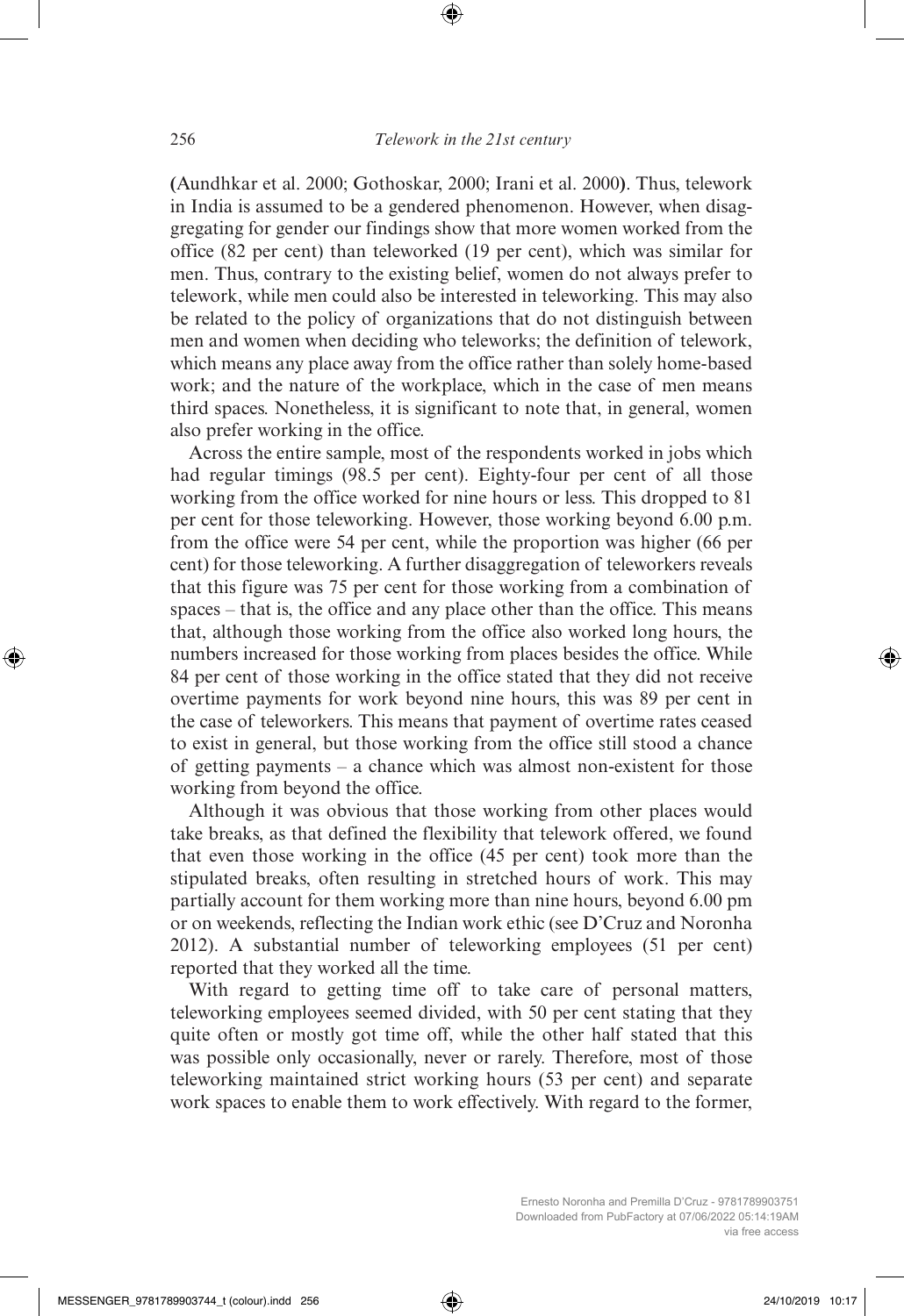it called for being self-accountable, self-motivated, self-governed and self-managed, with a high sense of moral and professional integrity (Rajan 2000), giving the impression of a more empowering work relationship (Gothoskar 2000).

Despite this, managers called teleworkers frequently to check on them and pressurize them to come to the office more regularly (Raghuram 2014). Not surprisingly, a substantial number (46 per cent) stated that they were on work-related calls quite often or most of the time with 27 per cent being on calls occasionally. This mindset probably gets reflected in organizational polices that require teleworkers to be available at any hour, log on for a given number of hours, complete a given amount of work every day, contact the office at given intervals (Rajan 2000) and have regular email communications, which are followed up by weekly meetings (Aundhkar et al. 2000). Moreover, normative control is also invoked to ensure the creation and maintenance of a strong organizational culture that increases employees' commitment to organizational values and their identification with the organization (Noronha and D'Cruz 2008b). Regarding careers, the response is mixed, with some arguing that teleworking did not hamper career prospects, while others argued that out of sight was out of mind and also that the productivity of teleworkers declines over a period of time (Chowdary and Jayakumar 2009).

Another issue pertains to infrastructure. Teleworkers were expected to install an inverter in their houses to manage power failures and utilize their own equipment, although software and a fixed amount of telephone costs are paid by the organization (Noronha and D'Cruz 2008b). In our sample, to enable employees to work from home, employers mainly provided laptops (58 per cent) and desktop computers (31 per cent). The other types of devices provided were telephones, that is, land lines, mobile phones and smartphones. It seems that employers benefited from teleworking. About 80 per cent of the respondents resoundingly agreed that employers gained from teleworking in terms of productivity and efficiency, while 76 per cent stated that employers gained from better quality work. The other parameters on which more than half of the respondents agreed or strongly agreed are cost savings (53.4 per cent), flexibility (58.3 per cent), customer satisfaction (60.8 per cent) and virtual teamwork (53.9 per cent). Despite these benefits accruing to employers, teleworking cannot be a universal policy covering all jobs and industries. In those jobs and industries that require the physical presence of employees or where issues related to privacy, control and data security are critical, teleworking cannot be introduced (Chowdary and Jayakumar 2009; Mitter 2000; Rajan, 2000). Further, in order to ensure that teleworking works well, organizations should have a good management by objectives programme,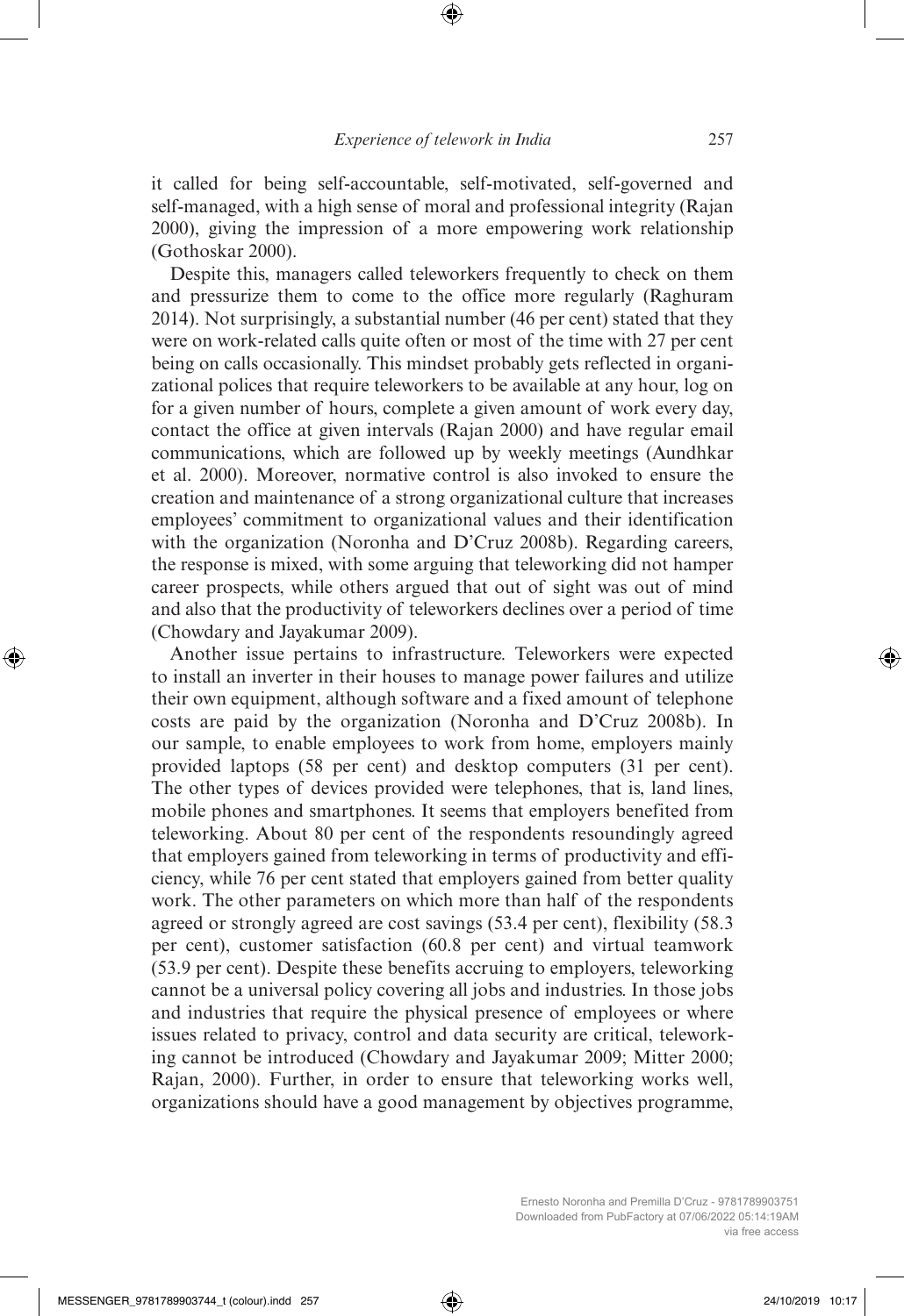which ensures that deliverables are achieved and goals are met (Chowdary and Jayakumar 2009). Moreover, organizations have allowed only those who had worked as full-time office employees and had achieved a certain level of proficiency in their jobs to opt for telework (Noronha and D'Cruz 2008b). Finally, although the decision to telework was motivated primarily by domestic or family concerns, teleworking was construed as an opportunity to continue in the realm of paid employment while simultaneously fulfilling home-related responsibilities (Noronha and D'Cruz 2008b). However, the perception is that teleworking is not recommended as a substitute for childcare, and some organizations even specify that the location of the teleworking should be free of distractions for a major part of the day.

## INTRODUCTION

Telecommuting as a formal practice has its origins in the USA (Raghuram 2014; see also the Introduction in this volume) and is often used interchangeably with the term teleworking (Mitter 2000). In India, the concept of telework is more commonly understood in the context of internationally outsourced work in software services or remote data processing (Mitter 2000), which Mitter and Sen (2000) define as teletrade. While some argue that telework as a concept and as a practice is still in the process of evolving in India (Chowdary and Jayakumar 2009; Gothoskar 2000) and is not as yet as widespread (Mitter 2000), Lila and Anjaneyulu (2013) assert that all modes of telework, such as working from home, mobile teleworking, teleconferencing, offshore teleworking, self-employed teleworking and teleworking centres (on a minuscule level), exist in India. Nonetheless, offshore outsourcing in the service industry seemed to provide the immediate inducement for teleworking in India (Aundhkar et al. 2000), since Indian employees had to work at atypical hours to cater to clients in different time zones, thereby relieving them of the need to be present in office at these unusual times (Raghuram 2014).

## TELEWORKING IN INDIA – PAST RESEARCH

Given this development, it was quite natural for employees from the IT/ ITES sector to be more likely to be able to telework than those from other sectors, which required physical presence and interactions with their colleagues and the public (Lila and Anjaneyulu 2013). However, although the IT/ITES industry took the lead in facilitating telework, the finance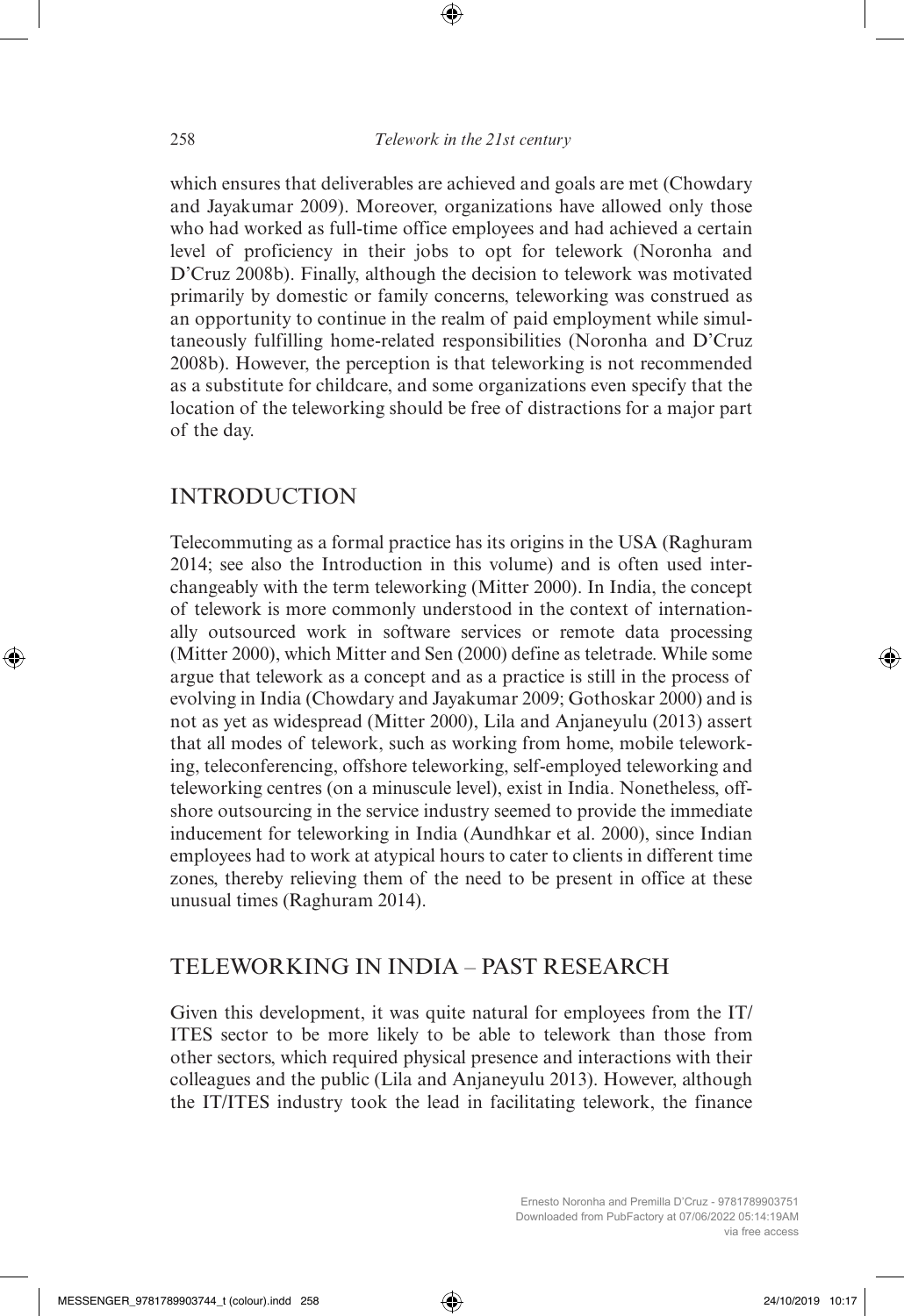and media sectors were not far behind (Aundhkar et al. 2000; Gothoskar 2000). In the finance sector, the emphasis was not so much on connecting distant employees to the core office, but rather on tele-networking (Mitter 2000). Nonetheless, where required, field-based employees reported their activities to personnel in the branch office, who then fed the information into the computer or the service centre (Aundhkar et al. 2000), while media employees and freelancers frequently used cybercafés, telecentres, tele-cottages or computer centres to submit news reports and to coordinate television programmes (Mitter 2000). Accordingly, the employees most susceptible to telework were journalists, researchers, accountants, publishers, software developers and back-office personnel. Over the years, others type of activities, such as data conversion, data processing, medical transcription, content development, deposition summaries, insuranceclaim processing, marketing, communications, customer support service, sales transactions banking, secretarial work and geographical information systems, were also seen as being compatible with teleworking (Gothoskar 2000; Irani et al. 2000).

Several benefits have been highlighted for adopting teleworking in countries such as India. These benefits include the ability of teleworkers to work more hours than their office-bound colleagues by saving time on commuting and long lunch breaks (Chowdary and Jayakumar 2009; Noronha and D'Cruz 2008b). Further, according to employers, teleworking allows more flexibility, makes it easier to meet deadlines and cuts down production time (Aundhkar et al. 2000) by using employees effectively, profitably and reducing costs (Irani et al. 2000; Mitter 2000; Rajan 2000). From the employees' perspective, teleworking improves their quality of life by facilitating work–life balance, especially for women with small children and disabled employees who would normally have to give up their careers (Aundhkar et al. 2000; Lila and Anjaneyulu 2013; Rajan 2000). In addition to teleworking offering employees the opportunity to combine family with career (Mitter 2000; Noronha and D'Cruz 2008b), it also helps them economically and provides them, especially women, with a sense of purpose (Noronha and D'Cruz 2008a).

Teleworking is seen as a way out of the situation for women because it allows them to be connected to their careers and to organize their time better (Aundhkar et al. 2000; Gothoskar 2000; Irani et al. 2000**)**. Yet it is difficult to ensure that women can progress to higher value-added jobs. However, women do not always prefer to be home-based workers, and this is true not only of young middle-class women, but also of mothers with young children who often express their need to go out to work in order to avoid loneliness and alienation (Mitter 2000). Thus, women's approach to telework is more complex than that of men. The social pressures of having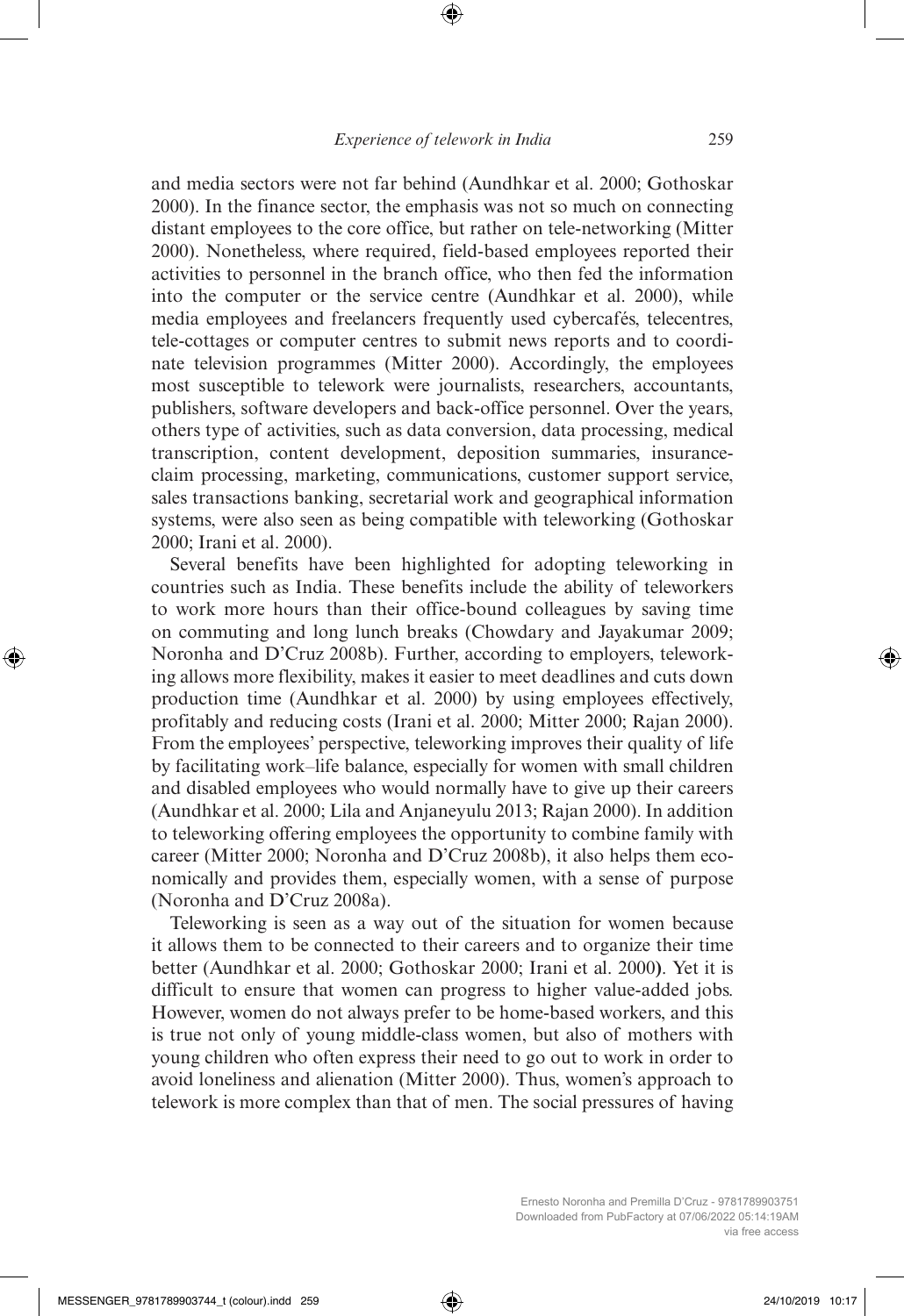to balance the demands of family and career force them to telework, which in the process may potentially also change their employment status from that of full-time employee to freelance consultant (if the company for whom they work does not permit their employees to telework), while simultaneously excluding them from organizational benefits and privileges (Mitter 2000).

However, there is a resistance to the externalization of work from the office, both from employers and from employees. From the employers' perspective, teleworking is still viewed with circumspection, as it erodes the advantages of face-to-face interaction which are presumed to generate competence and company loyalty, impacting on the quality of services and delivery time. It also makes the task of evaluating employees' performance more difficult within the prevalent management traditions, which still place importance on personal interaction, direct supervision and strict monitoring. Managers are concerned about the inefficiencies arising out of the lack of supervision and personal contact, and as well as maintaining the confidentiality of sensitive information (Irani et al. 2000; Mitter 2000). These apprehensions could be reasons why the tasks performed by Indian teleworkers are often less complex and need comparatively little monitoring (Mitter 2000). However, some predict that telework is likely to expand to cover highly skilled jobs, as well as jobs with no prospect of career progression in the future (Gothoskar 2000).

Employees felt that teleworking is good for the company, but bad for the individual in the long run, as it could lead to isolation and alienation (Aundhkar et al. 2000). From the employees' point of view, the notion of working from home is not without worries (Mitter 2000). In general, teleworkers were likely to feel more insecure, lose their bargaining power, be deprived of workplace culture, camaraderie and security, be more susceptible to non-payment by clients or employers, be more likely to lack a labour organization to deal with issues of pay, health and safety, have less access to training, advancement and benefits, and feel increased stress on the job; in particular, women were likely to face the reinforcement of their roles in the home, denial of legitimate access to public and social spaces, and reinforcement of women's basic vulnerability as women and as workers (Gothoskar 2000). While work constituted a critical component of the identity of female teleworkers, they continued to view their domestic roles, and especially their maternal role, as central, and they constructed telework as a flexible strategy providing an opportunity to combine this role with paid work. Thus, engagement with telework often operated to confirm women's traditional gender identity, perpetuating the gendered division of domestic responsibilities and gendered ideologies within the household. Yet, being able to manage so many activities was not easy, given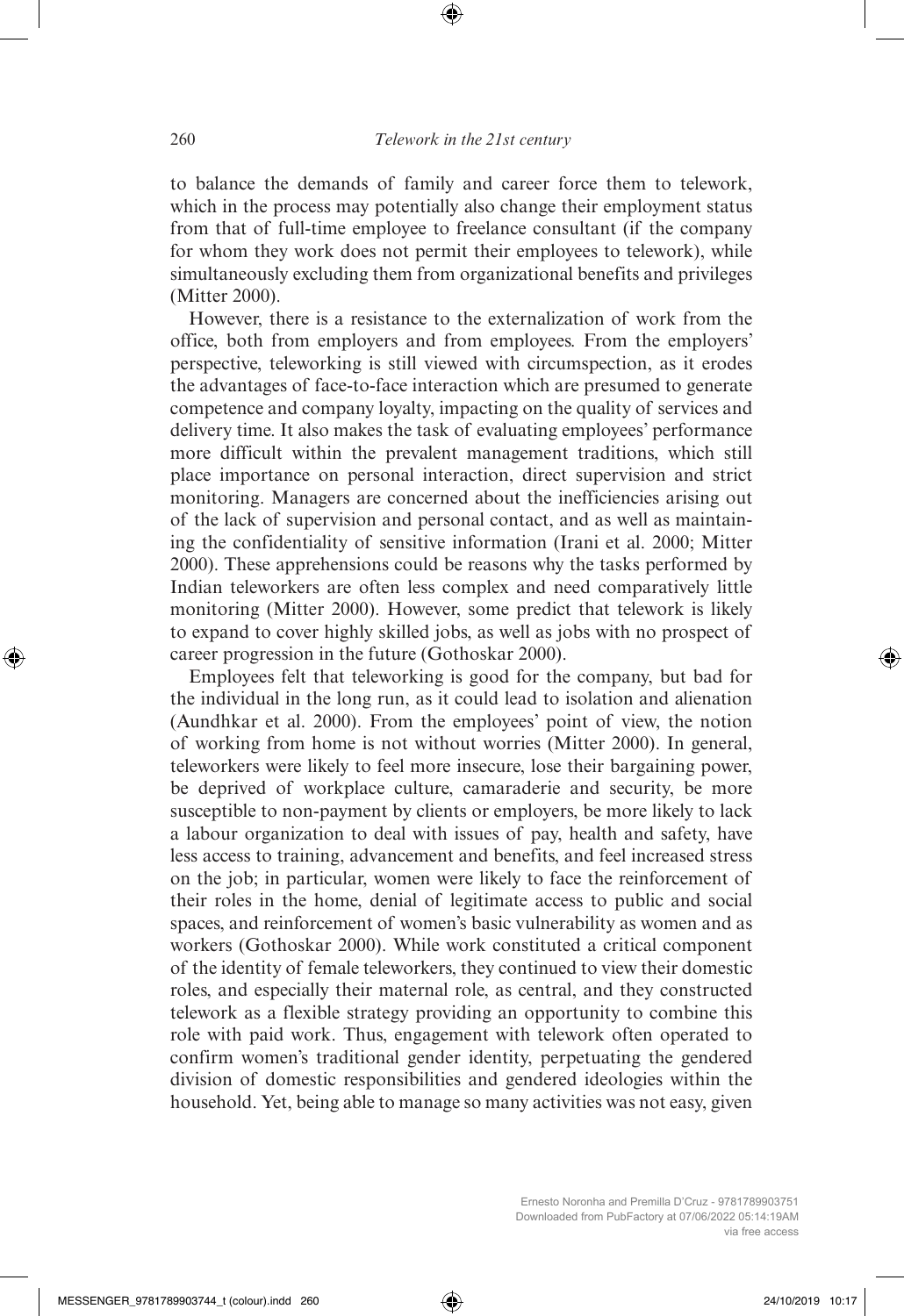the organization's expectations regarding the quality and quantity of work. Being able to cope was contingent on their specific family situation, the availability and nature of support, and their structuring and/or extending the workday. Teleworking, while providing a solution to a set of dilemmas, presents challenges of its own (Noronha and D'Cruz 2008b).

#### METHODOLOGY

According to the guidelines provided by the International Labour Organization (ILO), information for this study was to be obtained from surveys, datasets, studies, articles and other sources of information already available in the country; no new data collection was required. Available information – both quantitative and qualitative – was to be compiled using a standard expert questionnaire developed by Eurofound and the ILO. In the first stage of the study, all the required information in the standard questionnaire was to be completed, and the second stage involved preparing a report that synthesized information for possible publication. Telework was defined as using ICTs, such as smartphones, tablets, laptops or desktop computers, for work away from the employer's premises. However, since there is little or no information relating to teleworking in India (Jones 2005) and the data required for the study could not be accessed from the existing literature, the researchers decided to undertake a fresh survey. Using a database from a recruiting firm, emails were sent out to more than 25000 people. In addition, emails were also sent out to employees who we had contacted earlier for our various studies on the IT/ITES sector. Nonetheless, our final sample was 1047, after dropping about 50 participants whose data was not complete or who were not working currently in India (but were looking for the jobs in India). This was a 4 per cent response rate with a tilt towards the IT sector. The results of about 1047 respondents were analysed for this report; these include both those who telework (19.5 per cent) and those who do not telework (80.5 per cent). For the purpose of this analysis, the teleworkers were categorized into those working only from home, those working any other place besides the home, and those working from a combination of places. The survey was conducted by research staff telephonically at a time that was convenient for the respondents, after the participants had agreed to participate and sent back their telephone numbers. Efforts were also made to check the authenticity of the data collected by randomly telephoning participants who took part in the survey.

Since the purpose was to get adequate representation of teleworkers across economic sectors, there was no particular effort made to achieve a regional representation. Nevertheless the sample seemed to be spread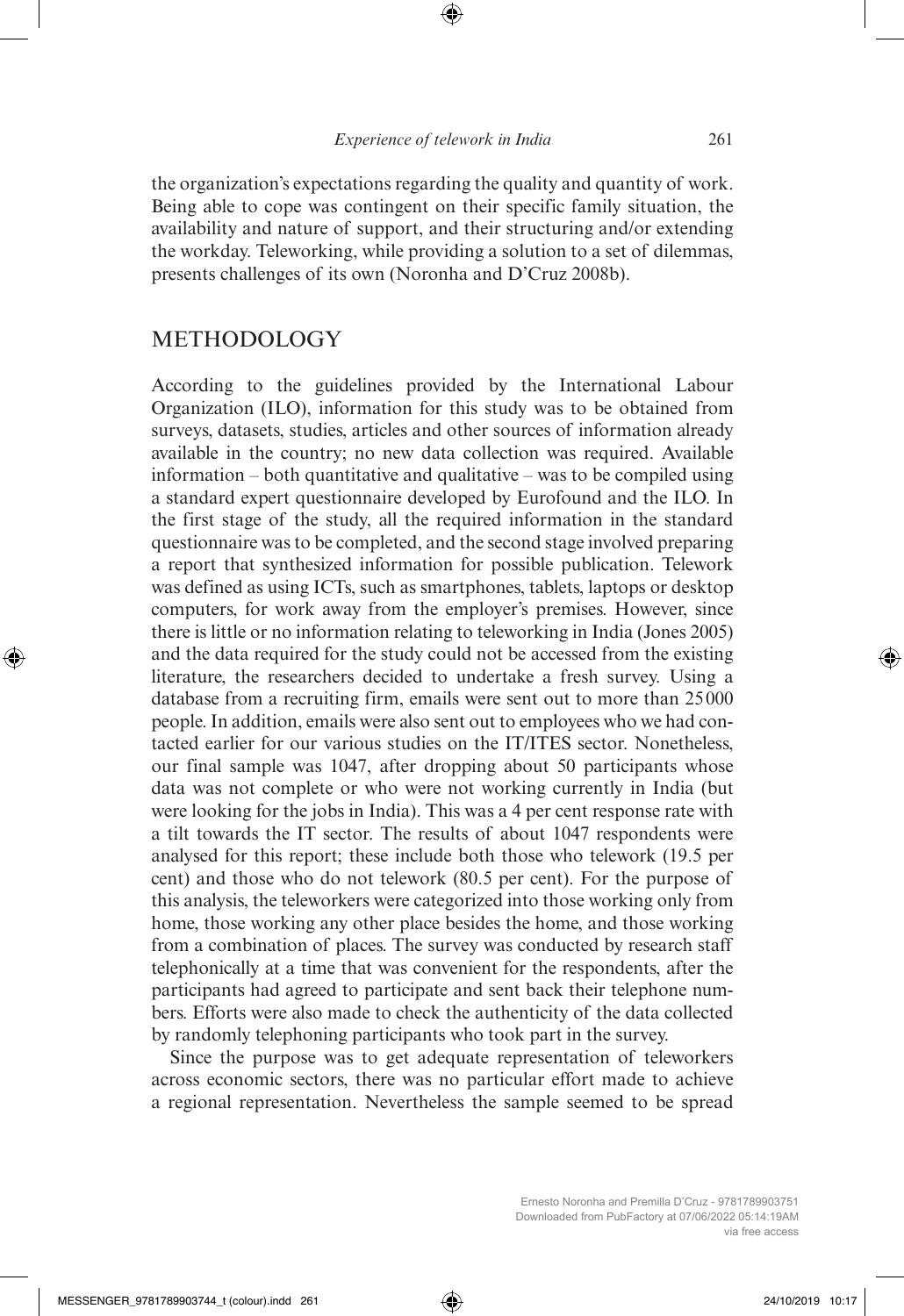out quite evenly, with 33 per cent of the respondents coming from West India (which includes Mumbai, Pune and Ahmedabad), 28 per cent from North India (mainly Delhi and the National Capital Region), 25 per cent from South India (mainly Chennai, Bangalore and Hyderabad), and the rest from East and Central India (mainly Kolkata). Nonetheless, some effort was made to get an even industrial representation by sending out emails to equal numbers of participants from all the sectors; however, this was largely unsuccessful, as we did not get equal numbers of return responses. Regarding industry, although theoretically we wanted an equal representation from each industry, it was not possible and was dependent on those who agreed to take the survey. Although there was no deliberate attempt to bias the sample towards the IT/ITES sector, our research in the field for several years and their adeptness with technology tilted the sample towards this sector. However, studies researching teleworking in India have long focused on this sector, as there was an assumption that this sector would be most susceptible to technology. For instance Mitter (2000) states that her sample was deliberately biased towards big establishments, and towards emerging sectors, such as software, that are likely to adopt teleworking. Later, Noronha and D'Cruz (2008a, 2008b) focused their study on medical transcriptionists who we have included in the IT/ITES sector. More recently Lila and Anjaneyulu (2013), in addition to focusing on areas of finance, sales, human resources and marketing, also considered the job profiles of those working in the IT/ITES sector. Finally, the basis of Raghuram's (2014) work is the experience of teleworking in the IT sector, whose characteristics support the use of teleworking programmes. Thus, the bias towards the IT/ITES sector is not by design, but has been accidently relevant. However, what may be relevant to IT could also be applicable to other organizations, such as consulting, as they confront similar problems and benefits (Raghuram 2014). The other sectors also often explored are media and finance (Mitter 2000). Our survey once again reveals that the sample was primarily tilted towards IT/ITES (12 per cent) and hospitality (11 per cent), followed by telecommunications (9 per cent), manufacturing (8 per cent) and financial services (7 per cent).

Simultaneously, all the existing studies on teleworking in the Indian context were reviewed and all newspaper articles scanned for information. Since the survey did not pick up information on the organizational polices, as most teleworking was an informal arrangement between supervisors and employees, organizations who had formal policies were contacted and their human resource (HR) managers interviewed. Finally, five case studies of organizations were constructed, representing IT, finance, manufacturing, publishing and consulting sectors, in order to understand their organizational practices.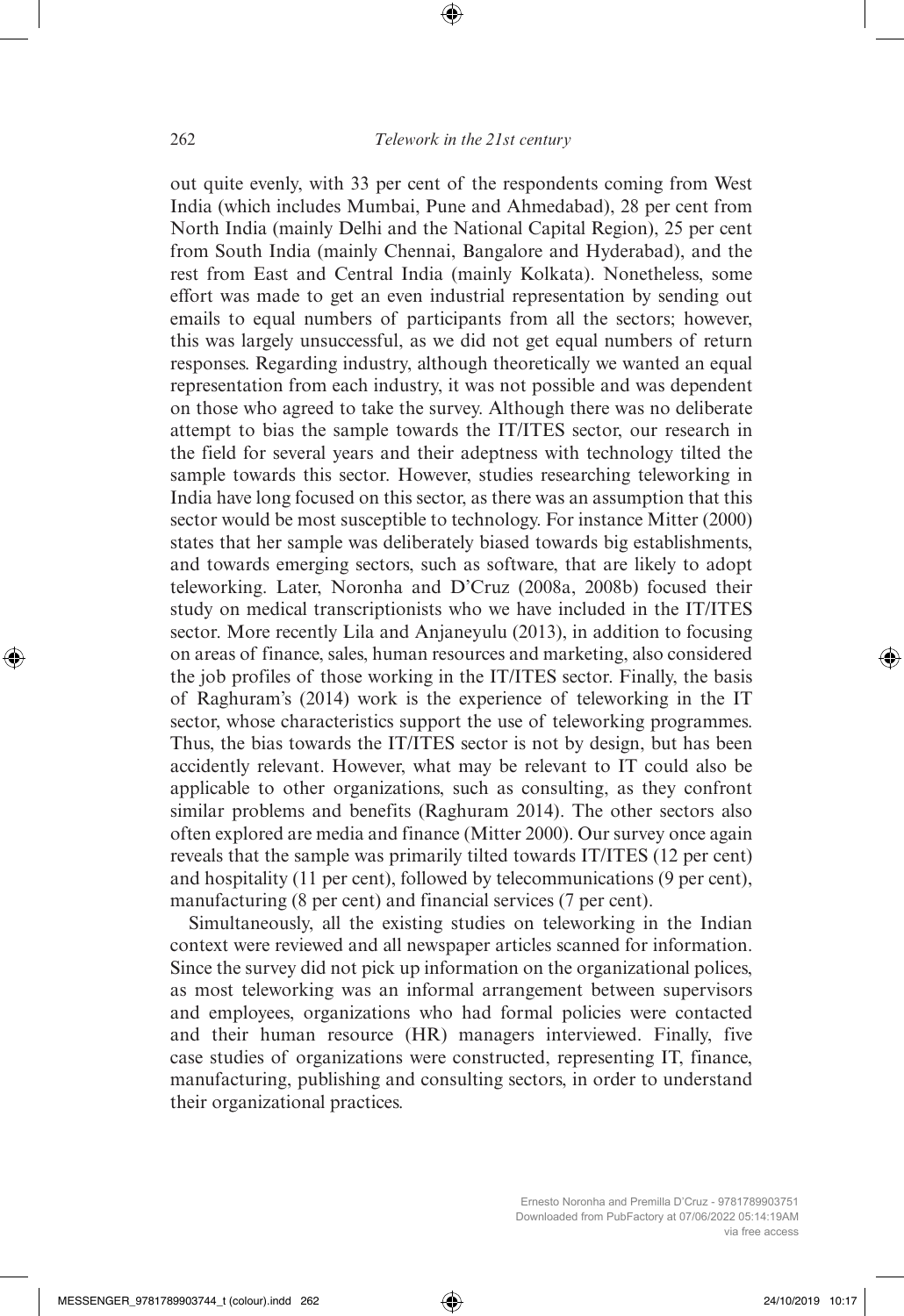# INCIDENCE OF TELEWORK

Of those interviewed 80.5 per cent worked from the office and only 19.5 per cent teleworked. Of those teleworking, employees using a combination of different spaces were the highest, at 65.7 per cent; 27.5 per cent worked from a place other than home or the office; and just 6.9 worked only from home (Table 6.1).

The sample consisted of 79 per cent males and 21 per cent females. The low representation of women in the sample could be related to India's rate of female participation in the labour force being the lowest among the BRIC (Brazil, Russia, India and China) countries (Lila and Anjaneyulu 2013). When disaggregating for gender we find that more women worked from the office (82 per cent) than teleworked (19 per cent), while the males working from the office were 80 per cent, with male teleworkers being 20 per cent (Table 6.2). Thus, contrary to belief, women do not always prefer to telework and males could also be interested in teleworking. This may be related to the policy of some organizations, which does not distinguish between men and women when deciding who teleworks; the definition of telework, which means any place other than the office rather than only home-based work; and the nature of the workplace, which for men means

| Place of work                                                                   | Frequency | Percentage |
|---------------------------------------------------------------------------------|-----------|------------|
| Only home                                                                       | 14        | 6.9        |
| Any place other than home or office.                                            | 56        | 27.5       |
| Combination of spaces – office and home<br>and any place other than home/office | 134       | 65.7       |
| Total                                                                           | 204       | 100.0      |

*Table 6.1 Place of teleworking*

| Gender | Where do you work from | Total           |             |
|--------|------------------------|-----------------|-------------|
|        | Office                 | <b>Telework</b> |             |
| Male   | 667                    | 164             | 831         |
|        | $(80.3\%)$             | $(19.7\%)$      | $(100.0\%)$ |
| Female | 176                    | 40              | 216         |
|        | $(81.5\%)$             | $(18.5\%)$      | $(100.0\%)$ |
| Total  | 843                    | 204             | 1047        |
|        | $(100.0\%)$            | $(100.0\%)$     | $(100.0\%)$ |

#### *Table 6.2 Place of work by gender*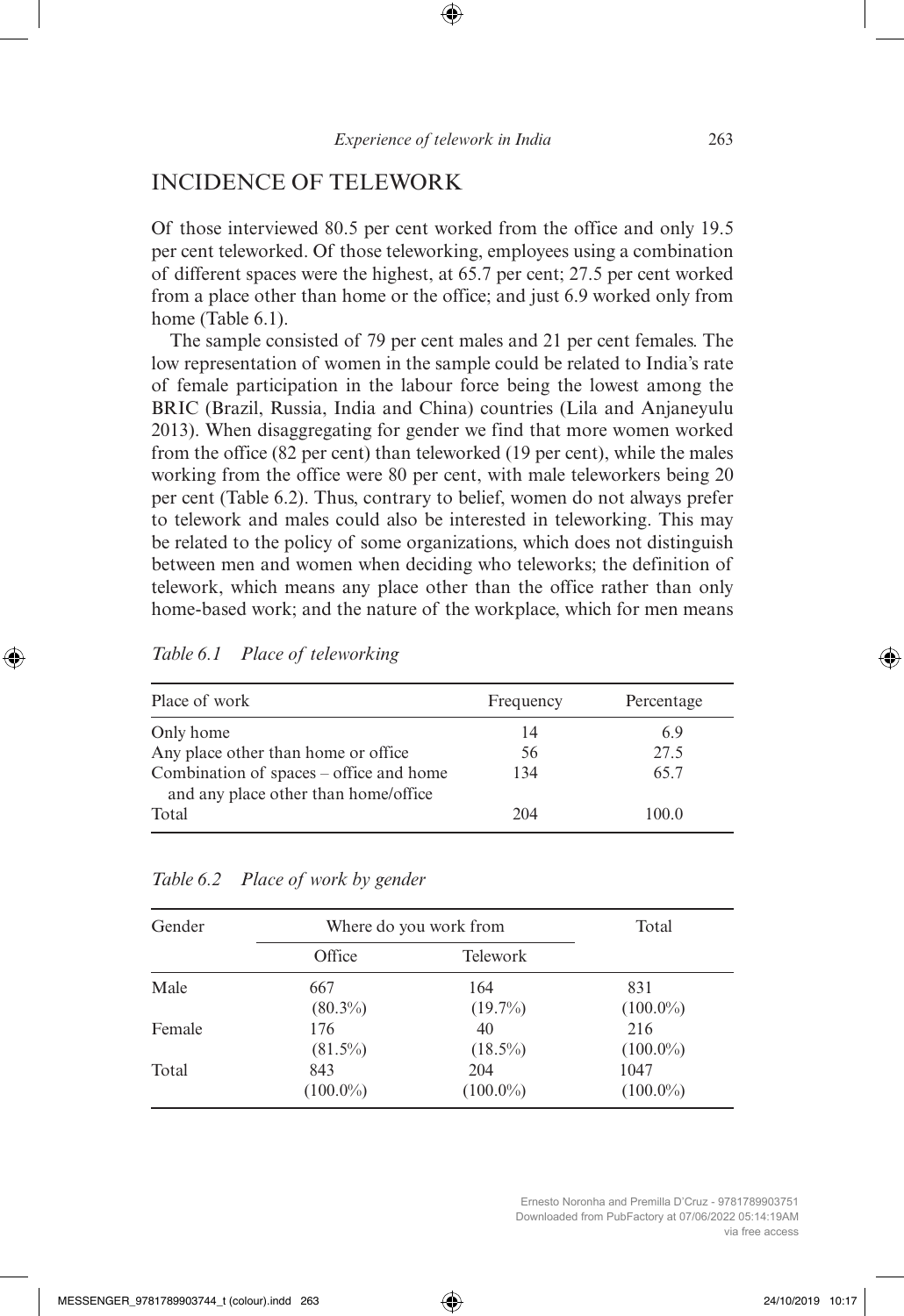| Gender | Never | Not on a<br>daily basis | Once every<br>day | Several times<br>a day | Always |
|--------|-------|-------------------------|-------------------|------------------------|--------|
| Male   | 76.3  | 0.2                     | 1.2               | 14.6                   | 7.8    |
| Female | 78.7  | 0.0                     | 0.0               | 10.1                   | 11.2.  |

*Table 6.3 Gender and teleworking (percentage)*

third spaces. Nonetheless, it is significant to note that even women typically prefer coming to the office.

Similarly, there was no major difference in the way men and women experienced teleworking. Seventy-six per cent of the men never worked from home, while this was 79 per cent for women (Table 6.3). Similarly, 11 per cent of the women always teleworked, and this was about 8 per cent for men. Thus, although there were more women working from the office, this tendency did not get reversed for those who were teleworking.

Given that Lila and Anjaneyulu (2013) argue that the responsibility towards the family, including the setting up of a house, providing education to children and doing other household tasks peaks at 30–40 years, it is not surprising that this was the preferred age group for telework. The average age of those teleworking in our sample was 31 years, with those in the teleworking group not only being between 30 and 40 years (38 per cent), but also a substantial number in the 20–30 years bracket (49 per cent); see Table 6.4.

Thus, there were those who were less than 30 years old who also teleworked, and it was not only those who were unmarried and had no household responsibilities who teleworked. Further, with most married persons in India falling in the age category of 30–40 years, Lila and Anjaneyulu (2013) argue that the marital status of employees influenced the choice of telework, with married people teleworking more frequently compared with unmarried people. Accordingly, those who teleworked and were married were the largest group (53 per cent of respondents), but there was also a substantial number (43 per cent) who were not married and still teleworked – breaking the myth that it was mostly those who were married who took to telework (Table 6.5).

Those who teleworked were better educated. Just over 50 per cent of those teleworking were postgraduates, while almost 36 per cent of teleworkers were graduates (Table 6.6). Thus, it was clear that the education level of teleworkers was high, and a larger portion of the sample would have used technology in their everyday life.

Eighty-eight per cent of teleworkers worked for private organizations, while only 8 per cent worked for public sector organizations. There were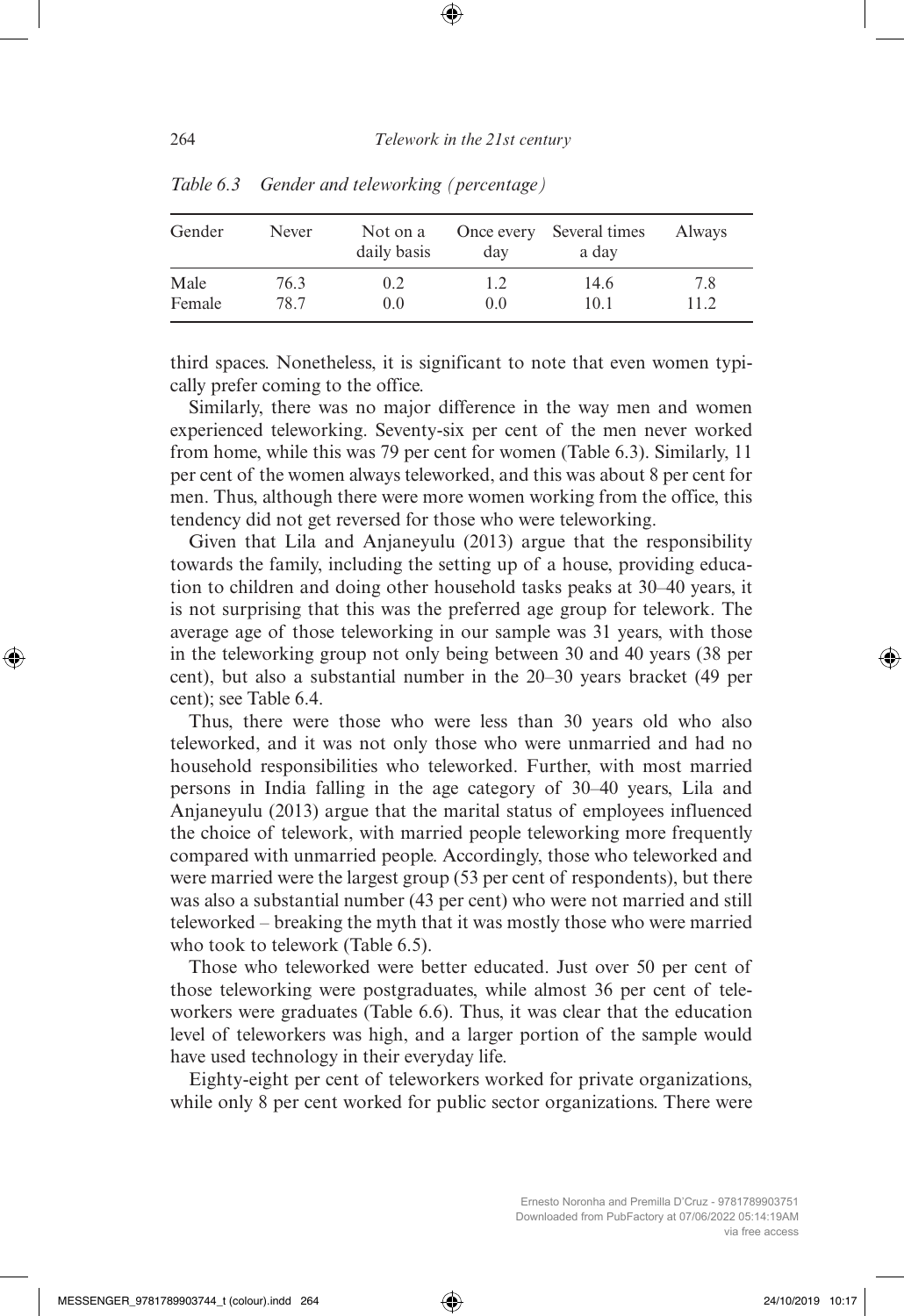| Age          | Place of work |                 | Total      |
|--------------|---------------|-----------------|------------|
|              | Office        | <b>Telework</b> |            |
| Less than 20 |               | $\Omega$        |            |
|              | $(0.1\%)$     | $(0\%)$         | $(0.1\%)$  |
| $20 - 30$    | 486           | 98              | 584        |
|              | $(58.1\%)$    | $(48.5\%)$      | $(56.2\%)$ |
| $30 - 40$    | 281           | 76              | 357        |
|              | $(33.6\%)$    | $(37.6\%)$      | $(34.4\%)$ |
| $40 - 50$    | 55            | 19              | 74         |
|              | $(6.6\%)$     | $(9.4\%)$       | $(7.1\%)$  |
| 50 and over  | 14            | 9               | 23         |
|              | $(1.7\%)$     | $(4.5\%)$       | $(2.2\%)$  |
| Total        | 837           | 202             | 1039       |
|              | $(100\%)$     | $(100\%)$       | $(100\%)$  |

*Table 6.4 Age and place of work*

*Table 6.5 Marital status and place of work*

| Marital status | Place of work |             | Total          |
|----------------|---------------|-------------|----------------|
|                | Office        | Telework    |                |
| Married        | 381           | 108         | 489            |
|                | $(45.2\%)$    | $(52.9\%)$  | $(46.7\%)$     |
| Unmarried      | 442           | 88          | 530            |
|                | $(52.4\%)$    | $(43.1\%)$  | $(50.6\%)$     |
| Others         | 3             |             | $\overline{4}$ |
|                | $(0.3\%)$     | $(0.5\%)$   | $(0.4\%)$      |
| Not available  | 17            |             | 24             |
|                | $(2.0\%)$     | $(3.4\%)$   | $(2.3\%)$      |
| Total          | 843           | 204         | 1047           |
|                | $(100.0\%)$   | $(100.0\%)$ | $(100.0\%)$    |

more managerial employees (75 per cent) who were teleworking than non-managerial employees (25 per cent). However, the sample was also proportionately distributed, with managerial employees making up 74 per cent of the sample, and non-managerial employees only 26 per cent (Table 6.7), making it difficult for us to say with certainty that it is more common to find managers teleworking than non-managers.

Ninety-nine per cent of employees interviewed were full-time employees, so most of the employees who were teleworking (98 per cent) were also full-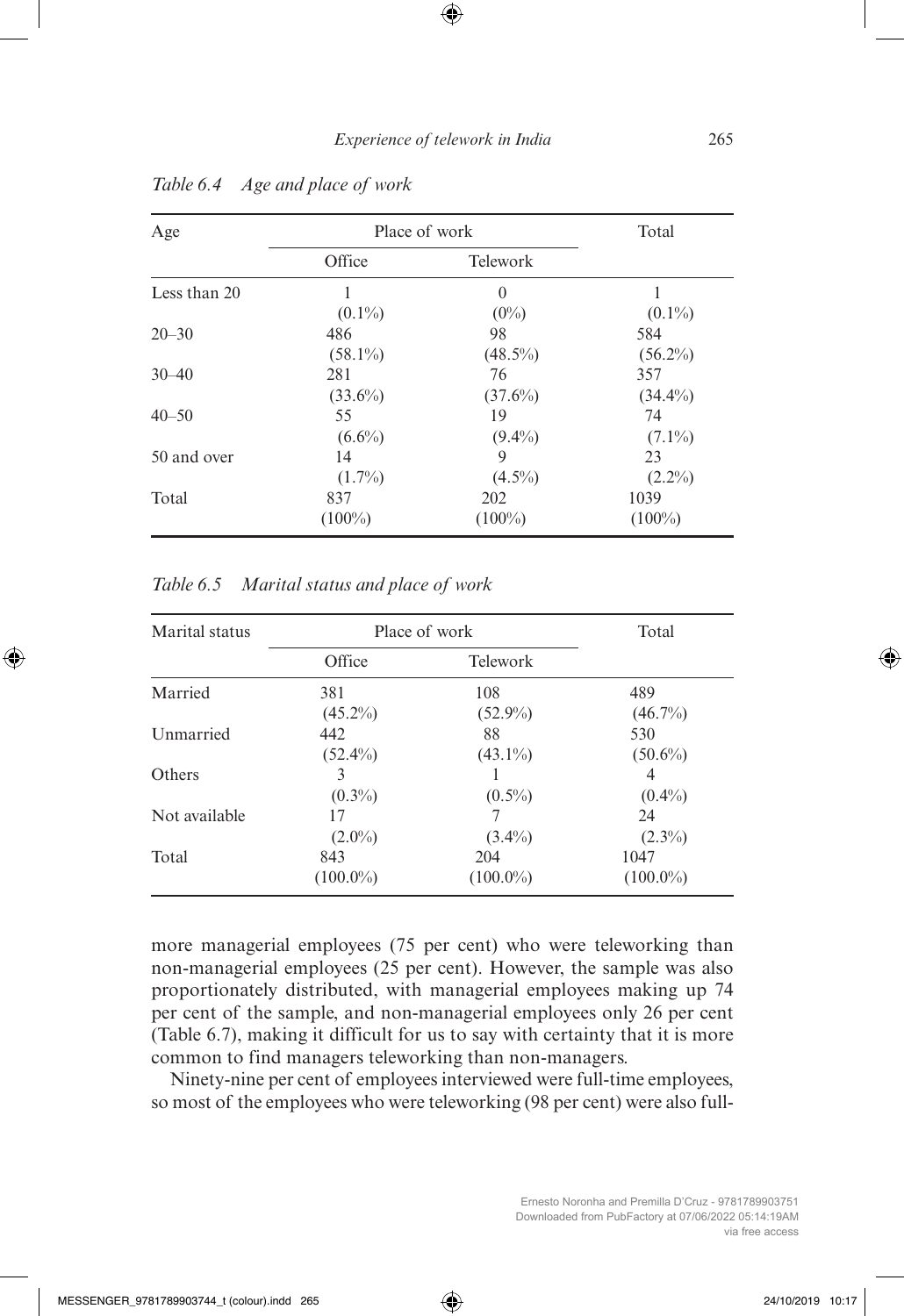| Educational level       | Place of work |                 | Total      |
|-------------------------|---------------|-----------------|------------|
| (highest qualification) | Office        | <b>Telework</b> |            |
| Up to Tenth Standard    | 6             | $\Omega$        | 6          |
|                         | $(0.7\%)$     | $(0.0\%)$       | $(0.6\%)$  |
| Up to Twelfth Standard  | 13            | 3               | 16         |
|                         | $(1.5\%)$     | $(1.5\%)$       | $(1.5\%)$  |
| Undergraduate           | 9             |                 | 10         |
|                         | $(1.1\%)$     | $(0.5\%)$       | $(1.0\%)$  |
| Diploma holder          | 61            | 16              | 77         |
|                         | $(7.2\%)$     | $(7.9\%)$       | $(7.4\%)$  |
| Graduate                | 388           | 72              | 460        |
|                         | $(46.1\%)$    | $(35.5\%)$      | $(44.0\%$  |
| Postgraduate diploma    | 29            | 9               | 38         |
| holder                  | $(3.4\%)$     | $(4.4\%)$       | $(3.6\%)$  |
| Postgraduate            | 335           | 102             | 437        |
|                         | $(39.8\%)$    | $(50.3\%)$      | $(41.8\%)$ |
| Not available           | 1             | $\theta$        | 1          |
|                         | $(0.1\%)$     | $(0.0\%)$       | $(0.1\%)$  |
| Total                   | 842           | 203             | 1045       |
|                         | $(100\%)$     | $(100\%)$       | $(100\%)$  |

*Table 6.6 Educational level (highest qualification) and place of work*

*Table 6.7 Position in the organization and place of work*

| Position in the<br>organization | Place of work |                 | Total      |
|---------------------------------|---------------|-----------------|------------|
|                                 | Office        | <b>Telework</b> |            |
| Non managerial                  | 221           | 51              | 272        |
|                                 | $(26.2\%)$    | $(25.0\%)$      | $(26.0\%)$ |
| Managerial                      | 621           | 153             | 774        |
|                                 | $(73.8\%)$    | $(75.0\%)$      | $(74.0\%)$ |
| Total                           | 842           | 204             | 1046       |
|                                 | $(100\%)$     | $(100\%)$       | $(100\%)$  |

time employees (Table 6.8). Regarding the days of work and employment, we find that days of work were more intense for full-time teleworkers rather than for part-time teleworkers. While there were 11 per cent of full-timers working every day, none of the part-timers worked every day. However, caution is required here because only four part-timers were included in the sample, compared with 200 full-timers (Table 6.9). However, we also found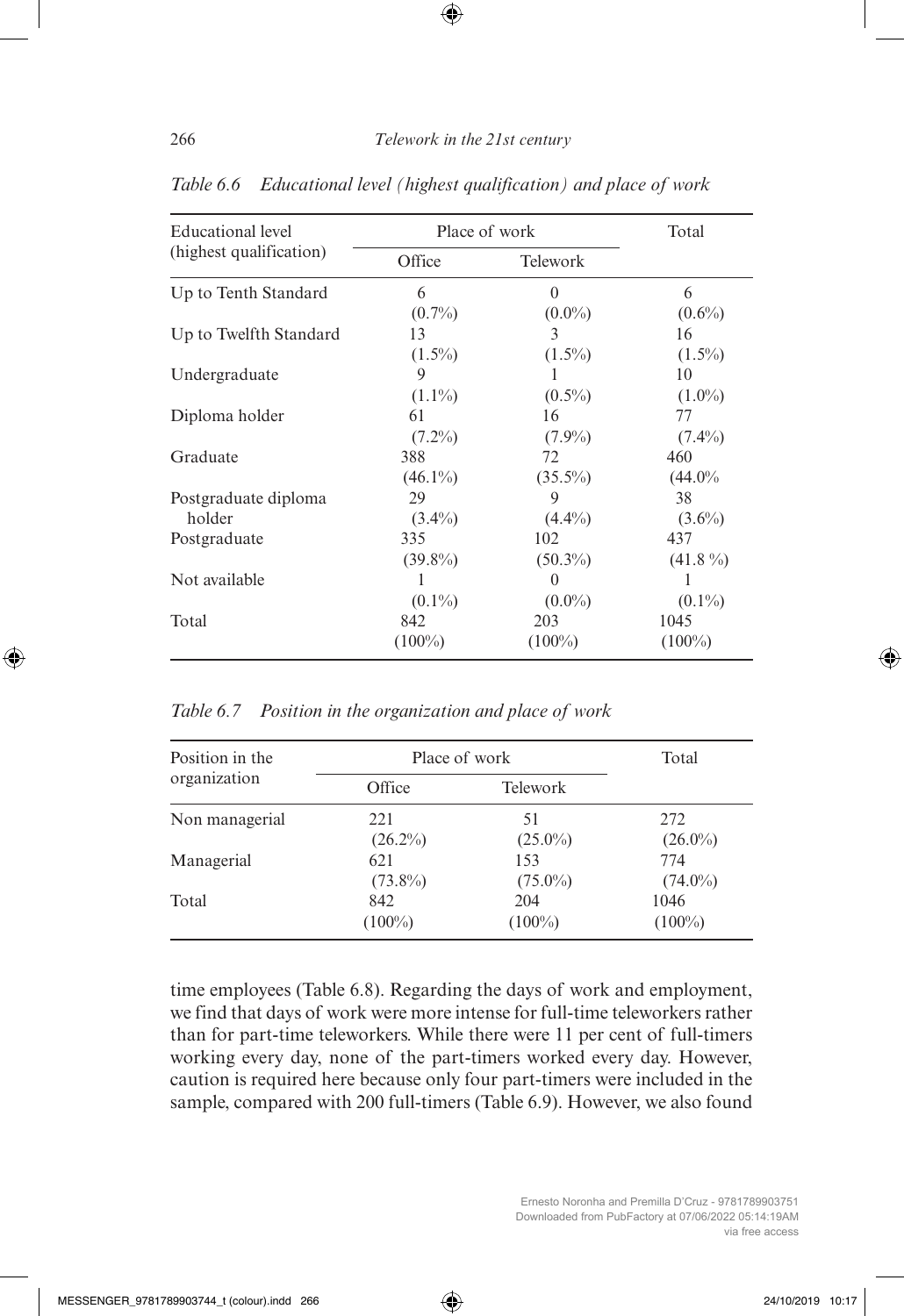| Type of<br>employment | Place of work |            | Total      |
|-----------------------|---------------|------------|------------|
|                       | Office        | Telework   |            |
| Full-time             | 835           | <b>200</b> | 1035       |
|                       | $(99.1\%)$    | $(98.0\%)$ | $(98.9\%)$ |
| Part-time             | 8             | 4          | 12         |
|                       | $(0.9\%)$     | $(2.0\%)$  | $(1.1\%)$  |
| Total                 | 843           | 204        | 1047       |
|                       | $(100\%)$     | $(100\%)$  | $(100\%)$  |

*Table 6.8 Type of employment and place of work*

*Table 6.9 Employment status and days of work*

| Employment<br>status | None         | $1-2$ days per<br>week | $3-6$ days per<br>week | Every day           | Total     |
|----------------------|--------------|------------------------|------------------------|---------------------|-----------|
| Full-time            | 3<br>$1.5\%$ | $0.5\%$                | 175<br>87.0%           | 22<br>11%           | $N = 200$ |
| Part-time            | $0.0\%$      | $0.0\%$                | 4<br>$100.0\%$         | $\theta$<br>$0.0\%$ | $N = 4$   |

freelancers, mainly those from the IT industry, who were teleworking but were not included in the sample.

## EFFECTS OF TELEWORK

#### **Hours of Work**

Most of the respondents worked in jobs which had regular schedules (98.5 per cent). Eighty-four per cent of all those working from the office worked for nine hours a day or less. This dropped to 81 per cent for those teleworking (Table 6.10). This means that, although some of those working from the office worked long hours, the numbers increased slightly for those working from places other than the office. Sixty-one per cent of the respondents stated that they worked overtime. This figure was 63 per cent for those working from office and 70 per cent for teleworkers (Table 6.11). Thus, there were more teleworkers who worked overtime on a daily basis. Likewise, 54 per cent of the respondents who worked in the office reported that they worked beyond 6.00 p.m., but this figure was higher (66 per cent)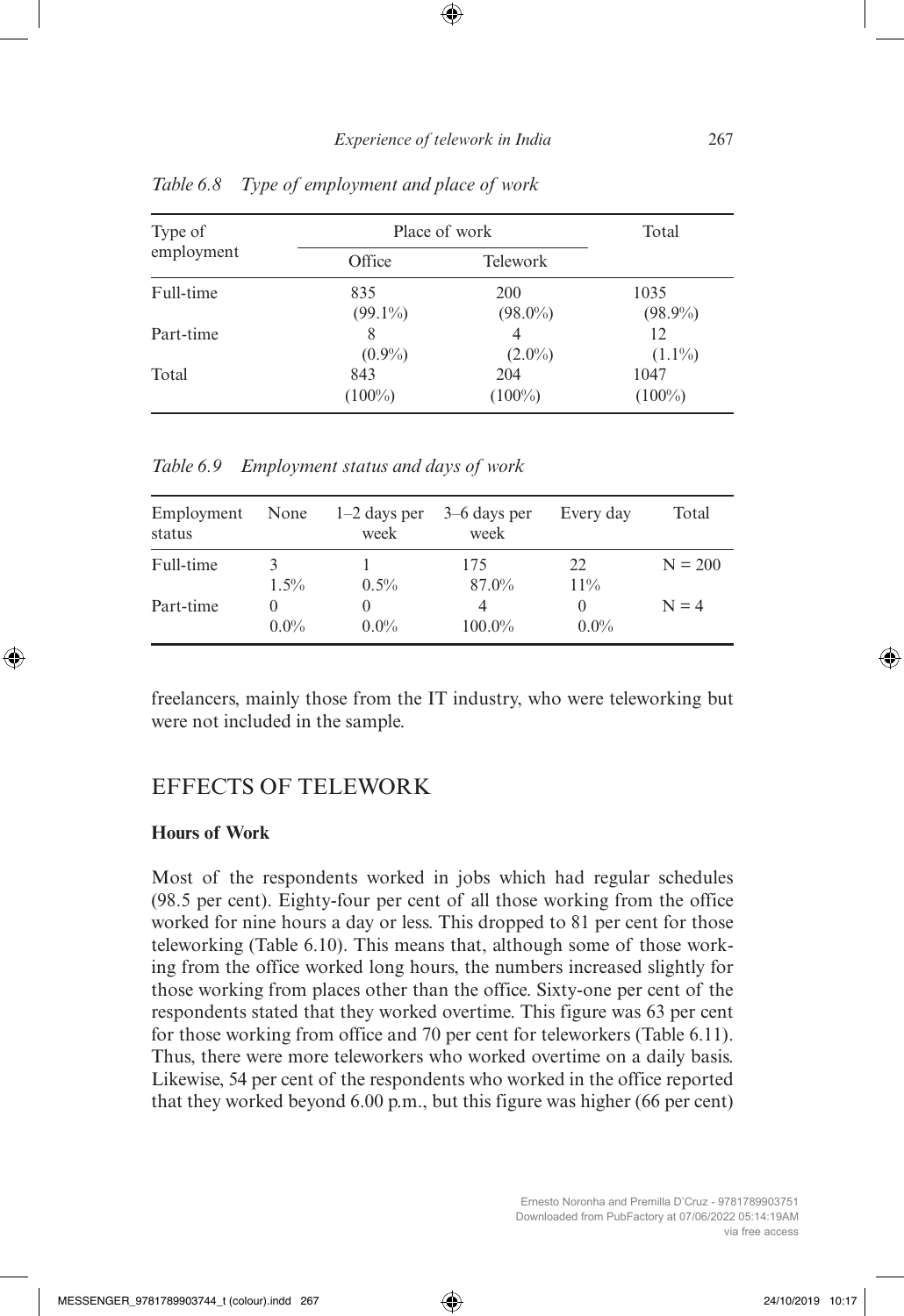| Official hours of<br>work | Place of work |                 | Total       |
|---------------------------|---------------|-----------------|-------------|
|                           | Office        | <b>Telework</b> |             |
| Less than 9 hours         | 707           | 161             | 868         |
|                           | $(84.1\%)$    | $(80.9\%)$      | $(83.5\%)$  |
| More than 9 hours         | 134           | 38              | 172         |
|                           | $(15.9\%)$    | $(19.1\%)$      | $(16.5\%)$  |
| Total                     | 841           | 199             | 1040        |
|                           | $(100.0\%)$   | $(100.0\%)$     | $(100.0\%)$ |

*Table 6.10 Official hours of work and place of work*

| Overtime work |             | Place of work   |             |
|---------------|-------------|-----------------|-------------|
|               | Office      | <b>Telework</b> |             |
| Yes           | 530         | 143             | 673         |
|               | $(62.9\%)$  | $(70.1\%)$      | $(61.3\%)$  |
| No            | 313         | 61              | 374         |
|               | $(37.1\%)$  | $(29.9\%)$      | $(35.7\%)$  |
| Total         | 843         | 204             | 1047        |
|               | $(100.0\%)$ | $(100.0\%)$     | $(100.0\%)$ |

*Table 6.11 Overtime work and place of work*

for those who were teleworking (Table 6.12). A further disaggregation of teleworkers reveals that the figure was even higher (75 per cent) for those who were working from a combination of spaces, that is the office and any other place besides the office. Similarly, 71 per cent of the sample worked on weekends (Saturday or Sunday, or both). This figure was higher for teleworkers (79 per cent), as compared with office-based employees (69 per cent). See Table 6.13. Sixty per cent of those interviewed stated that they worked for six days or more in a week that included Sundays (Table 6.14). Those working from the office (58 per cent) were better off compared with teleworkers (67 per cent). Thus, there was an overall intensification of work, which was greater for teleworkers. This situation has to be seen in light of the new government initiative, 'Make in India', which probably will further intensify work.

Only about 32 per cent of respondents never worked for more than 48 hours a week (Table 6.15). While 46 per cent of respondents working from an office always worked for more than 48 hours a week, 48 per cent of those teleworking also did so. Thus, the percentage of teleworkers (66 per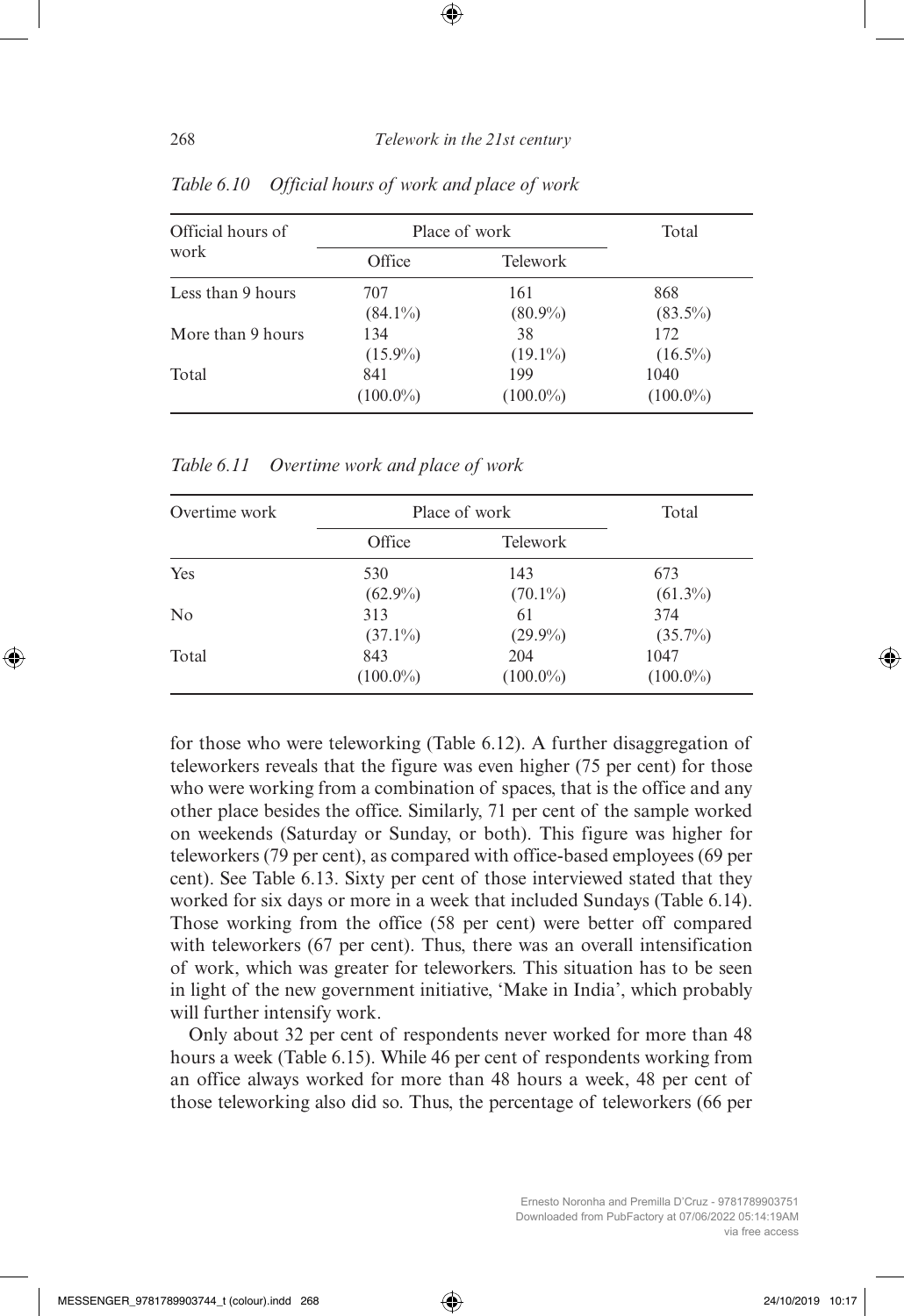| Work after 6 p.m. | Place of work |                 | Total       |
|-------------------|---------------|-----------------|-------------|
|                   | Office        | <b>Telework</b> |             |
| Yes               | 456           | 135             | 591         |
|                   | $(54.2\%)$    | $(66.2\%)$      | $(56.5\%)$  |
| N <sub>0</sub>    | 382           | 69              | 451         |
|                   | $(45.4\%)$    | $(33.8\%)$      | $(43.1\%)$  |
| No fixed time     | 4             | $\theta$        | 4           |
|                   | $(0.5\%)$     | $(0.0\%)$       | $(0.4\%)$   |
| Total             | 842           | 204             | 1046        |
|                   | $(100.0\%)$   | $(100.0\%)$     | $(100.0\%)$ |

*Table 6.12 Working after 6 p.m. and place of work*

*Table 6.13 Work on weekends and place of work*

|                 |             | Where do you work from? | Total       |
|-----------------|-------------|-------------------------|-------------|
|                 | Office      | Telework                |             |
| Never           | 263         | 42                      | 305         |
|                 | $(31.2\%)$  | $(20.6\%)$              | $(29.1\%)$  |
| Saturday or     | 580         | 162                     | 742         |
| Sunday, or both | $(68.8\%)$  | $(79.4\%)$              | $(70.9\%)$  |
| Total           | 843         | 204                     | 1047        |
|                 | $(100.0\%)$ | $(100.0\%)$             | $(100.0\%)$ |

*Table 6.14 Number of days of the week worked and place of work*

| Number of days     |             | Place of work    | Total       |
|--------------------|-------------|------------------|-------------|
| of the week worked | Office      | Telework         |             |
| Less than 5        | 4           | $\left( \right)$ | 4           |
|                    | $(0.5\%)$   | $(0.0\%)$        | $(0.4\%)$   |
| 5                  | 331         | 61               | 392         |
|                    | $(39.3\%)$  | $(29.9\%)$       | $(37.4\%)$  |
| 5.5                | 20          | 6                | 26          |
|                    | $(2.4\%)$   | $(2.9\%)$        | $(2.5\%)$   |
| 6 or more          | 488         | 137              | 625         |
|                    | $(57.9\%)$  | $(67.2\%)$       | $(59.7\%)$  |
| Total              | 843         | 204              | 1047        |
|                    | $(100.0\%)$ | $(100.0\%)$      | $(100.0\%)$ |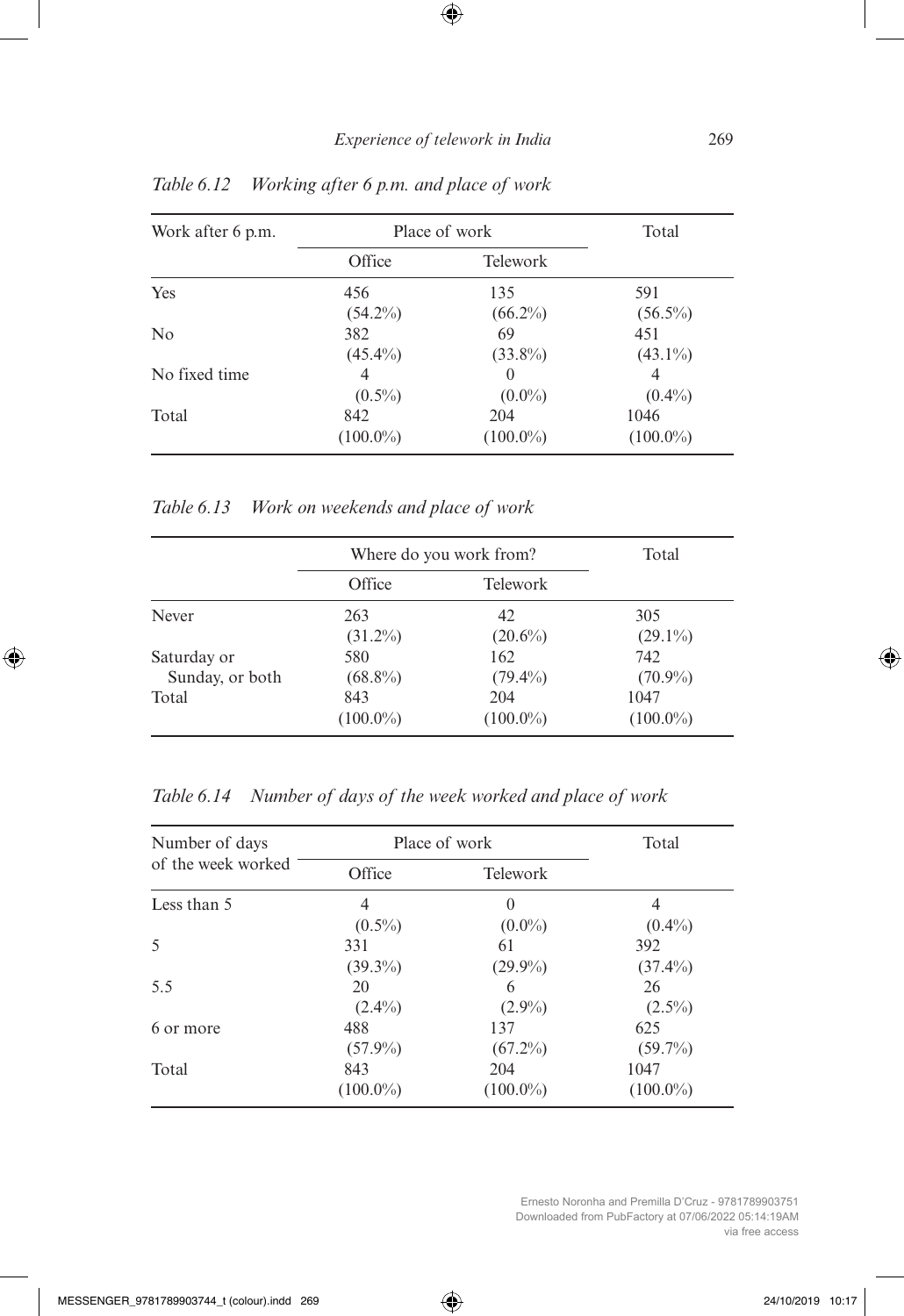| Work for more than    |             | Place of work   | Total       |
|-----------------------|-------------|-----------------|-------------|
| 48 hours a week       | Office      | <b>Telework</b> |             |
| Never                 | 281         | 56              | 337         |
|                       | $(33.3\%)$  | $(27.5\%)$      | $(32.2\%)$  |
| Rarely (once)         | 45          | 6               | 51          |
|                       | $(5.3\%)$   | $(2.9\%)$       | $(4.9\%)$   |
| Sometimes (once or    | 64          | 19              | 83          |
| twice; twice)         | $(7.6\%)$   | $(9.3\%)$       | $(7.9\%)$   |
| Often (Three times)   | 47          | 18              | 65          |
|                       | $(5.6\%)$   | $(8.8\%)$       | $(6.2\%)$   |
| Always (four or five) | 386         | 97              | 483         |
| times)                | $(45.8\%)$  | $(47.5\%)$      | $(46.1\%)$  |
| Others (specify)      | 20          | 8               | 28          |
|                       | $(2.4\%)$   | $(3.9\%)$       | $(2.7\%)$   |
| Total                 | 843         | 204             | 1047        |
|                       | $(100.0\%)$ | $(100.0\%)$     | $(100.0\%)$ |

*Table 6.15 Work for more than 48 hours a week and place of work*

cent) who worked for more than 48 hours a week from sometimes to always was slightly higher than the figure for office-based workers (59 per cent).

Although it was obvious that those working beyond the office would take more frequent breaks, as that defined the flexibility that telework offered, we found that even those working in the office (45 per cent) took more than the stipulated breaks (Table 6.16), often resulting in stretched hours of work. This situation may partially account for them working more than nine hours, beyond 6.00 p.m. or on weekends, reflecting the Indian work ethic (see D'Cruz and Noronha 2012).

While 84 per cent of those working in the office stated that they did not received overtime payments for work beyond nine hours per day, this figure was 89 per cent in the case of teleworkers (Table 6.17). Only about 10 per cent of the entire sample received overtime payments for work beyond official working hours, of which 10 per cent were those working in the office and about 8 per cent were teleworkers (Table 6.18). Overall, only 3.2 per cent of employees received overtime payments that were twice their normal wages, as specified by law. This situation means that payment of overtime rates generally ceased to exist, but those working in the office still had a slightly better chance of getting such payments, which was almost non-existent for those working from places away from the office.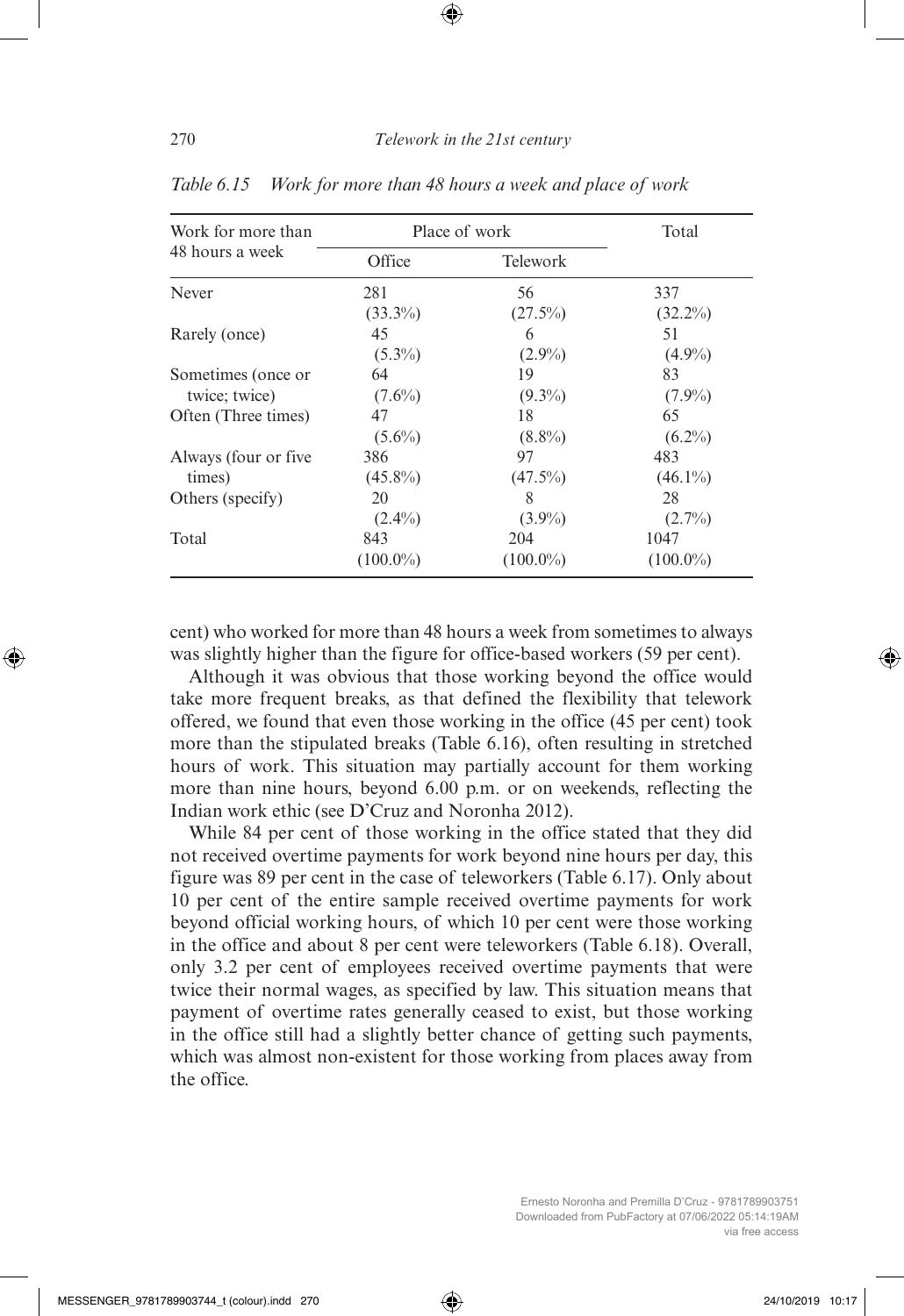| Breaks other than |             | Place of work    | Total          |
|-------------------|-------------|------------------|----------------|
| those stipulated  | Office      | <b>Telework</b>  |                |
| Yes               | 380         | 135              | 515            |
|                   | $(45.1\%)$  | $(66.2\%)$       | $(49.2\%)$     |
| No                | 455         | 67               | 522            |
|                   | $(54.0\%)$  | $(32.8\%)$       | $(49.9\%)$     |
| Not applicable    | 6           | $\mathcal{L}$    | 8              |
|                   | $(0.7\%)$   | $(1.0\%)$        | $(0.8\%)$      |
| Depends on        | 2           | $\left( \right)$ | $\overline{2}$ |
| workload          | $(0.2\%)$   | $(0.0\%)$        | $(0.2\%)$      |
| Total             | 843         | 204              | 1047           |
|                   | $(100.0\%)$ | $(100.0\%)$      | $(100.0\%)$    |

*Table 6.16 More than stipulated breaks and place of work*

*Table 6.17 Overtime payment and place of work*

| Overtime payment |             | Place of work   | Total       |
|------------------|-------------|-----------------|-------------|
|                  | Office      | <b>Telework</b> |             |
| Yes              | 86          | 16              | 102         |
|                  | $(16.2\%)$  | $(11.2\%)$      | $(15.2\%)$  |
| No               | 444         | 12.7            | 573         |
|                  | $(83.8\%)$  | $(88.8\%)$      | $(84.8\%)$  |
| Total            | 530         | 204             | 1047        |
|                  | $(100.0\%)$ | $(100.0\%)$     | $(100.0\%)$ |

#### **Organizational and Individual Performance**

While employees' self-rating of employers' gains from the productivity of teleworking could be biased, about 80 per cent of the respondents resoundingly agreed that employers gained from teleworking in terms of increased productivity and efficiency, while 76 per cent stated that employers gained in terms of better quality of work (Table 6.19). The other parameters on which more than half of the respondents agreed or strongly agreed were cost savings (53.4 per cent), flexibility (58.3 per cent), customer satisfaction (60.8 per cent) and virtual teamwork (53.9 per cent). Thus, overall it seems that employers benefitted from teleworking. At the individual level, too, respondents teleworked because they believed they could achieve higher output (68 per cent) and better quality (68 per cent), but this percentage was not as overwhelming as in the case of employers'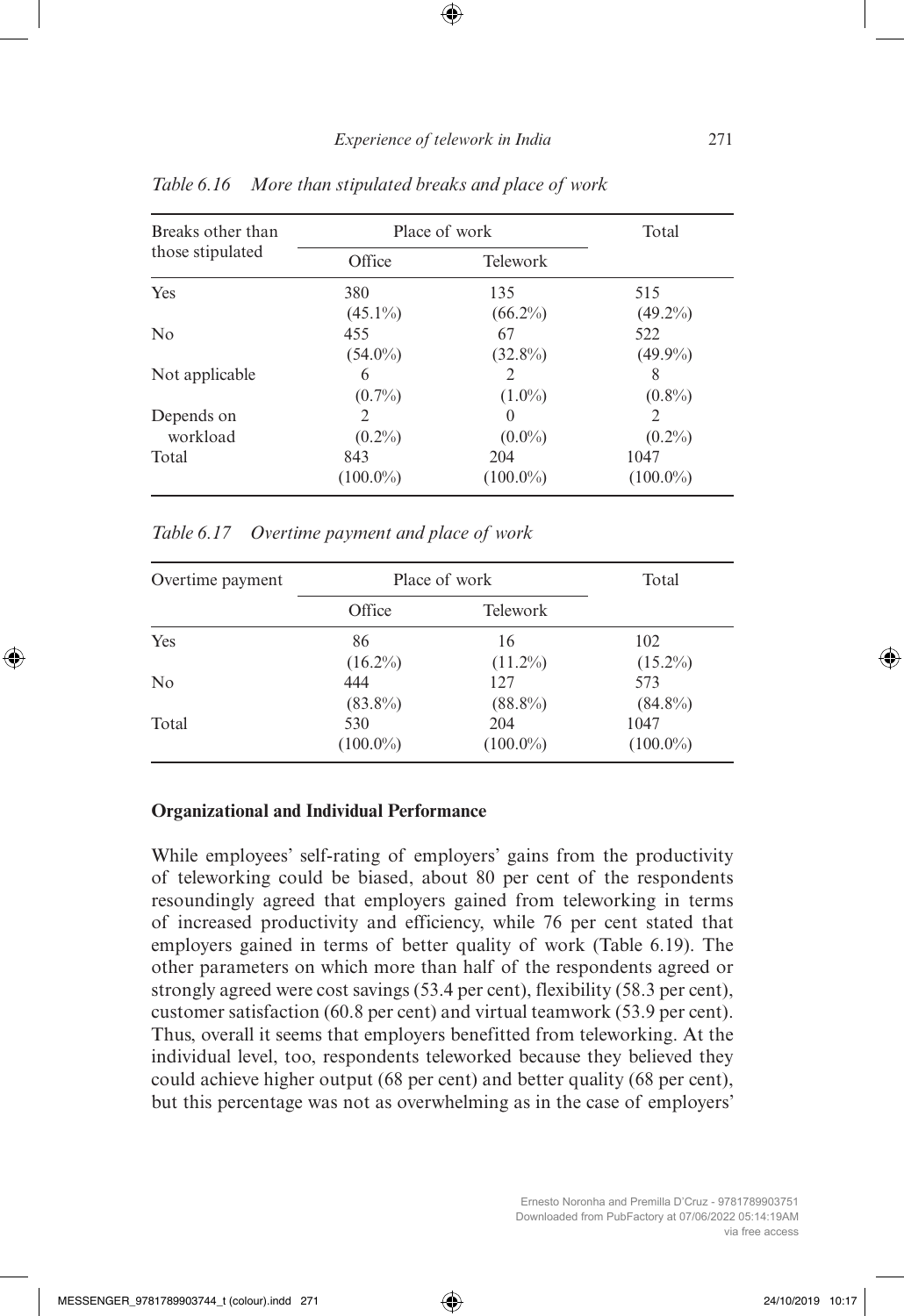| Overtime rate      |             | Place of work | Total       |
|--------------------|-------------|---------------|-------------|
|                    | Office      | Telework      |             |
| Less than normal   | 17          |               | 18          |
| rate               | $(2.0\%)$   | $(0.5\%)$     | $(1.7\%)$   |
| Normal rate        | 36          | 5             | 41          |
|                    | $(4.3\%)$   | $(2.5\%)$     | $(3.9\%)$   |
| Twice normal rate  | 26          |               | 33          |
|                    | $(3.1\%)$   | $(3.4\%)$     | $(3.2\%)$   |
| Yes but amount not | 7           | 3             | 10          |
| known              | $(0.8\%)$   | $(1.5\%)$     | $(1.0\%)$   |
| None               | 757         | 188           | 945         |
|                    | $(89.8\%)$  | $(92.2\%)$    | $(90.3\%)$  |
| Total              | 843         | 204           | 1047        |
|                    | $(100.0\%)$ | $(100.0\%)$   | $(100.0\%)$ |

*Table 6.18 Overtime rate and place of work*

gain (Table 6.20). The other important factors where more than half the respondents agreed or strongly agreed were saving on travel time (52.5 per cent), higher autonomy (55.9 per cent), flexibility (60.3 per cent), and control over their work schedule (50.5 per cent). Thus, the respondents stated that it was in the interest of the employer and also in their own interest that they teleworked, as they were able to achieve higher output with better quality.

More than half of those who were teleworking stated that they did not face any disturbances (55 per cent), lack of concentration (62 per cent), extra hours of work (53 per cent), higher performance indices (57 per cent) or work–life balance issues (55 per cent). At the same time, we cannot ignore that at least 20 per cent of teleworkers faced one of the difficulties listed in Table 6.21, with a total of about 32 per cent facing disturbances while working at a place away from the office.

#### **Work–Life Balance**

A substantial number of teleworking employees (51 per cent) reported that they worked all the time (Table 6.22). A substantial number (46 per cent) of them stated that they were on work-related calls quite often or most of the time, with 27 per cent on calls occasionally. Regarding getting time off to take care of personal matters, teleworking employees seemed divided: 50 per cent stated that they quite often or mostly got time off to deal with such matters, while the other half stated it was only occasionally, rarely, or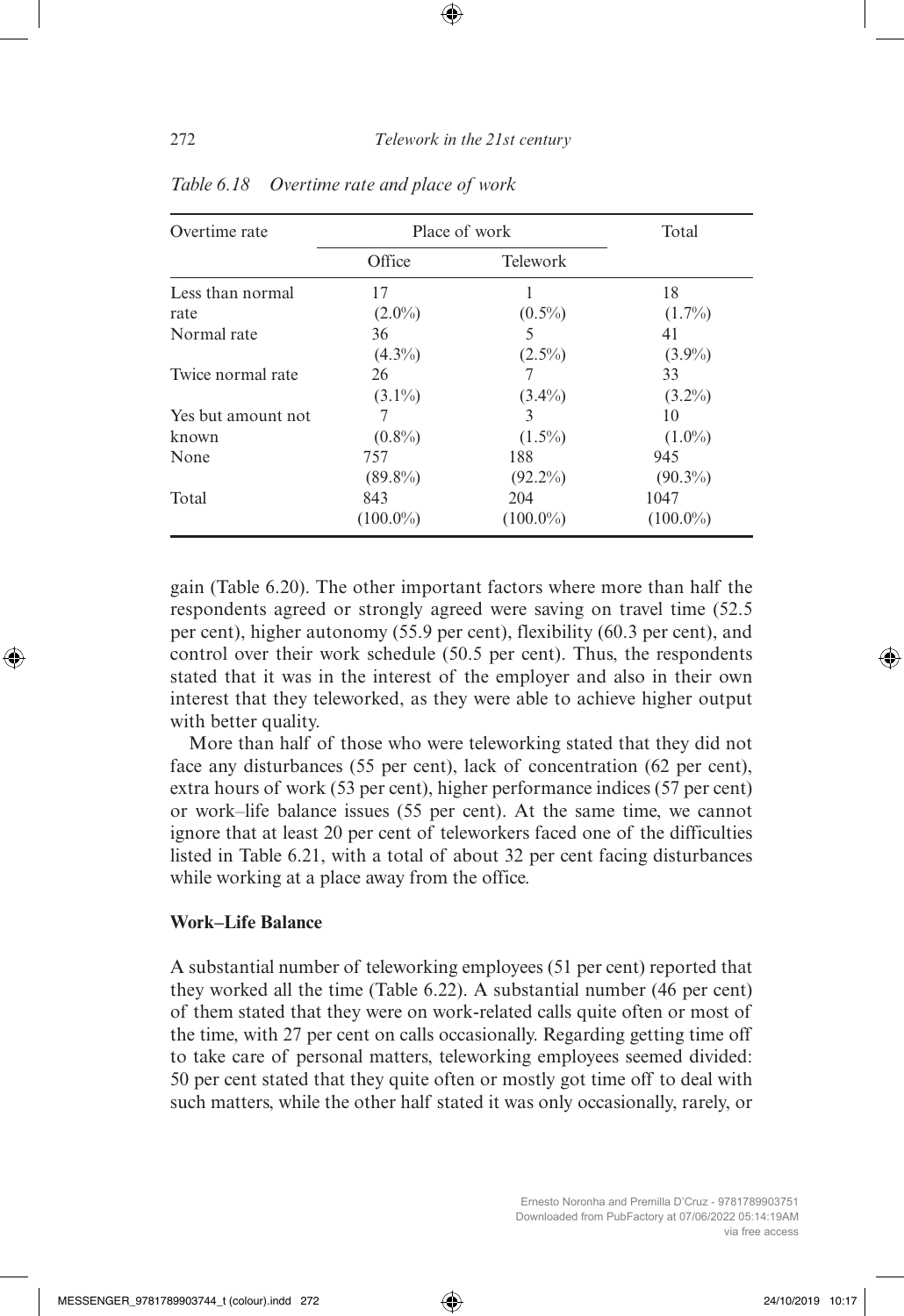| Response                    |                                                                                                                                                                                                                                                                                                                                                                  |                                                                                                                                                                                     | Employer's gain                                                                                                                                                                                                                                                                                                                                    |                                                                                                            |                |                                                                                                                                             |
|-----------------------------|------------------------------------------------------------------------------------------------------------------------------------------------------------------------------------------------------------------------------------------------------------------------------------------------------------------------------------------------------------------|-------------------------------------------------------------------------------------------------------------------------------------------------------------------------------------|----------------------------------------------------------------------------------------------------------------------------------------------------------------------------------------------------------------------------------------------------------------------------------------------------------------------------------------------------|------------------------------------------------------------------------------------------------------------|----------------|---------------------------------------------------------------------------------------------------------------------------------------------|
| Employer<br>Gain            | Strongly<br>disagree                                                                                                                                                                                                                                                                                                                                             | <b>Disagree</b>                                                                                                                                                                     | Can't say                                                                                                                                                                                                                                                                                                                                          | Agree                                                                                                      | Strongly agree | Not available                                                                                                                               |
| Productivity and efficiency |                                                                                                                                                                                                                                                                                                                                                                  |                                                                                                                                                                                     | 29                                                                                                                                                                                                                                                                                                                                                 |                                                                                                            |                |                                                                                                                                             |
|                             |                                                                                                                                                                                                                                                                                                                                                                  |                                                                                                                                                                                     |                                                                                                                                                                                                                                                                                                                                                    |                                                                                                            |                |                                                                                                                                             |
| Quality is better           |                                                                                                                                                                                                                                                                                                                                                                  |                                                                                                                                                                                     |                                                                                                                                                                                                                                                                                                                                                    |                                                                                                            |                |                                                                                                                                             |
|                             |                                                                                                                                                                                                                                                                                                                                                                  |                                                                                                                                                                                     |                                                                                                                                                                                                                                                                                                                                                    |                                                                                                            |                |                                                                                                                                             |
| Cost savings                |                                                                                                                                                                                                                                                                                                                                                                  |                                                                                                                                                                                     |                                                                                                                                                                                                                                                                                                                                                    |                                                                                                            |                |                                                                                                                                             |
|                             |                                                                                                                                                                                                                                                                                                                                                                  |                                                                                                                                                                                     |                                                                                                                                                                                                                                                                                                                                                    |                                                                                                            |                |                                                                                                                                             |
| High flexibilit             |                                                                                                                                                                                                                                                                                                                                                                  |                                                                                                                                                                                     |                                                                                                                                                                                                                                                                                                                                                    |                                                                                                            |                |                                                                                                                                             |
|                             |                                                                                                                                                                                                                                                                                                                                                                  |                                                                                                                                                                                     |                                                                                                                                                                                                                                                                                                                                                    |                                                                                                            |                |                                                                                                                                             |
| Justomer sati               |                                                                                                                                                                                                                                                                                                                                                                  |                                                                                                                                                                                     |                                                                                                                                                                                                                                                                                                                                                    |                                                                                                            |                |                                                                                                                                             |
|                             |                                                                                                                                                                                                                                                                                                                                                                  |                                                                                                                                                                                     |                                                                                                                                                                                                                                                                                                                                                    |                                                                                                            |                |                                                                                                                                             |
| Staffing                    |                                                                                                                                                                                                                                                                                                                                                                  |                                                                                                                                                                                     |                                                                                                                                                                                                                                                                                                                                                    |                                                                                                            |                |                                                                                                                                             |
|                             |                                                                                                                                                                                                                                                                                                                                                                  |                                                                                                                                                                                     |                                                                                                                                                                                                                                                                                                                                                    |                                                                                                            |                |                                                                                                                                             |
| Retentior                   |                                                                                                                                                                                                                                                                                                                                                                  |                                                                                                                                                                                     |                                                                                                                                                                                                                                                                                                                                                    |                                                                                                            |                |                                                                                                                                             |
|                             |                                                                                                                                                                                                                                                                                                                                                                  |                                                                                                                                                                                     |                                                                                                                                                                                                                                                                                                                                                    |                                                                                                            |                |                                                                                                                                             |
| Virtual teamwork            |                                                                                                                                                                                                                                                                                                                                                                  |                                                                                                                                                                                     |                                                                                                                                                                                                                                                                                                                                                    |                                                                                                            |                |                                                                                                                                             |
|                             | $\begin{array}{l} (0.0\%) \\ (0.0\%) \\ (0.0\%) \\ (0.0\%) \\ (0.0\%) \\ (0.0\%) \\ (0.0\%) \\ (0.0\%) \\ (0.0\%) \\ (0.0\%) \\ (0.0\%) \\ (0.0\%) \\ (0.0\%) \\ (0.0\%) \\ (0.0\%) \\ (0.0\%) \\ (0.0\%) \\ (0.0\%) \\ (0.0\%) \\ (0.0\%) \\ (0.0\%) \\ (0.0\%) \\ (0.0\%) \\ (0.0\%) \\ (0.0\%) \\ (0.0\%) \\ (0.0\%) \\ (0.0\%) \\ (0.0\%) \\ (0.0\%) \\ (0.$ | $(3.9\%)$ $(3.4\%)$ $(5.4\%)$ $(5.4\%)$ $(5.4\%)$ $(5.9\%)$ $(5.9\%)$ $(5.9\%)$ $(5.9\%)$ $(5.9\%)$ $(5.9\%)$ $(5.9\%)$ $(5.9\%)$ $(5.9\%)$ $(5.9\%)$ $(5.9\%)$ $(5.9\%)$ $(5.9\%)$ | $\begin{array}{l} (14.2\%) \\ 34 \\ (16.7\%) \\ (30.9\%) \\ (30.9\%) \\ (27.9\%) \\ (30.9\%) \\ (31.9\%) \\ (32.0\%) \\ (31.7\%) \\ (31.7\%) \\ (31.7\%) \\ (32.9\%) \\ (30.9\%) \\ (30.9\%) \\ (30.9\%) \\ (30.9\%) \\ (30.9\%) \\ (30.9\%) \\ (30.9\%) \\ (30.9\%) \\ (30.9\%) \\ (30.9\%) \\ (30.9\%) \\ (30.9\%) \\ (30.9\%) \\ (30.9\%) \\ ($ | 141<br>(69.1%)<br>(69.7%)<br>134<br>(65.7%)<br>(100 %)<br>(99.8%)<br>(100 %)<br>50%)<br>(48.5%)<br>(48.5%) |                | $(3.9\%)$<br>$(3.9\%)$<br>$(3.8\%)$<br>$(5.8\%)$<br>$(6.8\%)$<br>$(7.8\%)$<br>$(8.8\%)$<br>$(7.8\%)$<br>$(8.8\%)$<br>$(9.8\%)$<br>$(1.3\%)$ |

Table 6.19 Employers gain from teleworking *Table 6.19 Employers gain from teleworking*

Ernesto Noronha and Premilla D'Cruz - 9781789903751 Downloaded from PubFactory at 07/06/2022 05:14:19AM via free access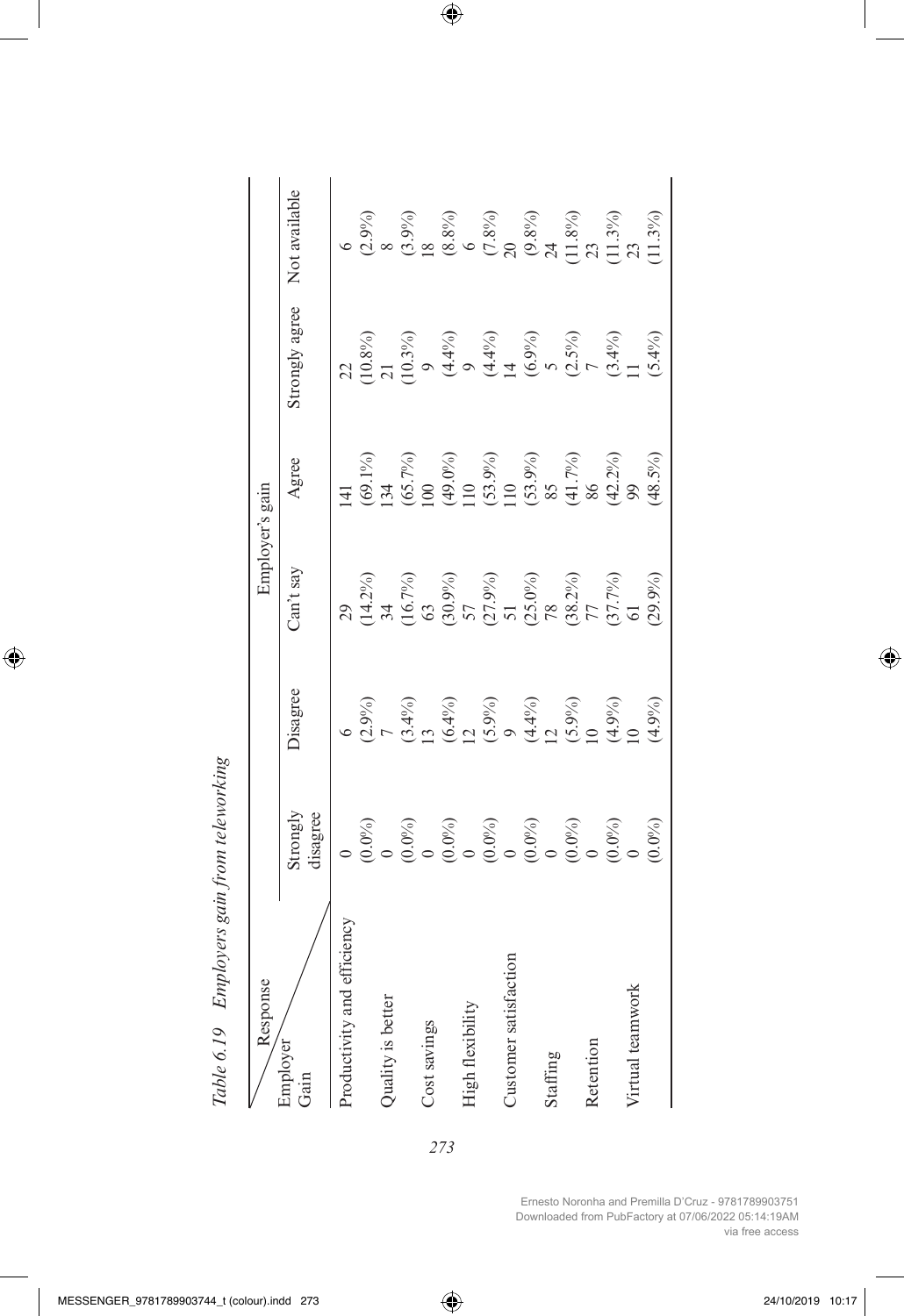| Reasons for teleworking            |                                                             |                                                                                        | Responses                                      |                                                                                                                               |                           |                                                                                               |
|------------------------------------|-------------------------------------------------------------|----------------------------------------------------------------------------------------|------------------------------------------------|-------------------------------------------------------------------------------------------------------------------------------|---------------------------|-----------------------------------------------------------------------------------------------|
|                                    | disagree (1<br>Strongly                                     | Disagree (2)                                                                           | $Can't$ say $(3)$                              | Agree (4)                                                                                                                     | Strongly agree<br>$\odot$ | Not available<br>$\odot$                                                                      |
| Your output is higher              | $(0.0\%)$                                                   |                                                                                        |                                                | 28                                                                                                                            | $\subseteq$               |                                                                                               |
| Your quality is better (e.g., more |                                                             | $\begin{array}{l} (4.4\%) \\ (2.9\%) \\ (2.3\%) \\ (13.7\%) \\ (9.8\%) \\ \end{array}$ | $(13.2\%)$                                     | $\frac{(62.7\%)}{126}$                                                                                                        | $(4.9\%)$                 | $(14.7%)$<br>30                                                                               |
| accurate, less errors)             | $(0.0\%)$                                                   |                                                                                        | $(14.2\%)$<br>31                               | $(61.8\%)$<br>102                                                                                                             | $(6.4\%)$<br>5            | $(14.7\%)$<br>34                                                                              |
| You save on travel time            |                                                             |                                                                                        |                                                |                                                                                                                               |                           |                                                                                               |
|                                    | $(2.0\%)$                                                   |                                                                                        | $(15.2\%)$<br>30                               |                                                                                                                               | $(2.5\%)$                 | (16.7%)                                                                                       |
| You have higher autonomy           |                                                             |                                                                                        |                                                |                                                                                                                               |                           |                                                                                               |
|                                    |                                                             |                                                                                        |                                                |                                                                                                                               | $(3.4\%)$<br>10           | $\frac{39}{(19.1\%)}$                                                                         |
| You can manage work–life balance   | $(0.5\%)$<br>3                                              |                                                                                        | $(14.7\%)$<br>28                               |                                                                                                                               |                           |                                                                                               |
|                                    | $\begin{array}{c} (1.5\%) \\ 3 \\ (1.5\%) \\ 2 \end{array}$ |                                                                                        | (13.7%)                                        | $(50.0\%)$<br>$107$<br>$(51.5\%)$<br>$(51.0\%)$<br>$(51.0\%)$<br>$(50.9\%)$<br>$(50.8\%)$<br>$(8.8\%)$<br>$115$<br>$(56.4\%)$ | $(4.9\%)$                 | $\begin{array}{l} (18.6\%) \\ 44 \\ (21.6\%) \\ (20.6\%) \\ (20.6\%) \\ (21.1\%) \end{array}$ |
| You can keep away from politics    |                                                             |                                                                                        |                                                |                                                                                                                               |                           |                                                                                               |
|                                    |                                                             | $(10.3\%)$<br>$(23.5\%)$<br>$51$<br>$(25.0\%)$<br>$88$                                 | $46$<br>$(22.5%)$<br>$32$<br>$(15.7%)$<br>$30$ |                                                                                                                               | $(0.0\%)$                 |                                                                                               |
| There is opportunity to pursue     |                                                             |                                                                                        |                                                |                                                                                                                               |                           |                                                                                               |
| other things                       | $(1.0\%)$<br>24                                             |                                                                                        |                                                |                                                                                                                               | $(1.0\%)$<br>1            |                                                                                               |
| Your family is not supportive      |                                                             |                                                                                        |                                                |                                                                                                                               |                           |                                                                                               |
|                                    | $(11.8\%)$<br>3                                             | $(43.1\%)$<br>20                                                                       | $(14.7\%)$<br>27                               |                                                                                                                               | $(0.5\%)$<br>8            |                                                                                               |
| ${\rm Flexibility}$                |                                                             |                                                                                        |                                                |                                                                                                                               |                           |                                                                                               |
|                                    |                                                             | $\frac{\left(9.8\% \right)}{28}$                                                       | $(13.2\%)$<br>33                               |                                                                                                                               | $(3.9\%)$<br>2            | $(15.2\%)$                                                                                    |
| Fewer interruptions                |                                                             |                                                                                        |                                                |                                                                                                                               |                           |                                                                                               |
|                                    | $(1.5\%)$<br>$(2.5\%)$<br>$2$                               | $(13.7\%)$<br>21                                                                       | $(16.2\%)$<br>36                               | $(45.0\%)$<br>94                                                                                                              | $(1.0\%)$                 | $(21.6\%)$<br>42                                                                              |
| More control over the work         |                                                             |                                                                                        |                                                |                                                                                                                               |                           |                                                                                               |
| schedule                           | $(1.0\%)$                                                   | $(10.3\%)$                                                                             | $(17.6\%)$                                     | $(46.1\%)$                                                                                                                    | $(4.4\%)$                 | $(20.6\%)$                                                                                    |

Table 6.20 Reasons for teleworking *Table 6.20 Reasons for teleworking*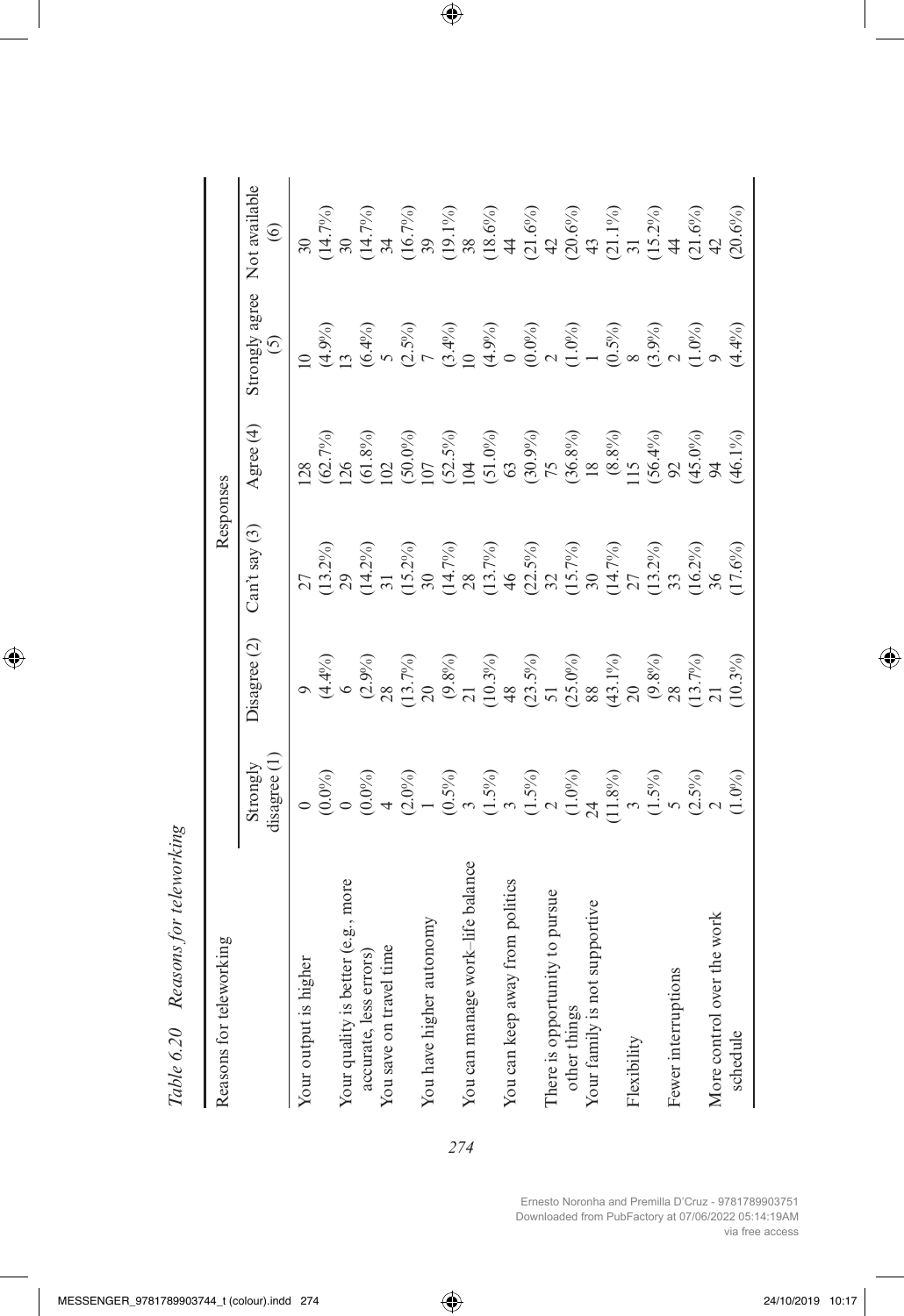| Problems of                                                   |                             |                   | Responses        |                  |                          |                         |
|---------------------------------------------------------------|-----------------------------|-------------------|------------------|------------------|--------------------------|-------------------------|
| teleworking                                                   | Strongly<br>disagree<br>(1) | Disagree<br>(2)   | Can't say<br>(3) | Agree<br>(4)     | Strongly<br>agree<br>(5) | Not<br>available<br>(6) |
| Disturbance                                                   | 6                           | 107               | 20               | 59               | 6                        | 6                       |
|                                                               | $(2.9\%)$                   | $(52.5\%)$        | $(9.8\%)$        | $(28.9\%)$       | $(2.9\%)$                | $(2.9\%)$               |
| Lack of                                                       | 5                           | 121               | 20               | 50               | 3                        | 5                       |
| concentration                                                 | $(2.5\%)$                   | $(59.3\%)$        | $(9.8\%)$        | $(24.5\%)$       | $(1.5\%)$                | $(2.5\%)$               |
| Extra hours of                                                | 3                           | 105               | 21               | 48               | 14                       | 13                      |
| work                                                          | $(1.5\%)$                   | $(51.5\%)$        | $(10.3\%)$       | $(23.5\%)$       | $(6.9\%)$                | $(6.4\%)$               |
| Higher perfor-<br>mance indices<br>(output,<br>quality, etc.) | 4<br>$(2.0\%)$              | 113<br>$(55.4\%)$ | 30<br>$(14.7\%)$ | 33<br>$(16.2\%)$ | 8<br>$(3.9\%)$           | 16<br>$(7.8\%)$         |
| Higher controls                                               | 3                           | 106               | 29               | 43               | 6                        | 17                      |
|                                                               | $(1.5\%)$                   | $(52.0\%)$        | $(14.2\%)$       | $(21.1\%)$       | $(2.9\%)$                | $(8.3\%)$               |
| Work–life                                                     | 4                           | 109               | 31               | 42               | 7                        | 11                      |
| balance                                                       | $(2.0\%)$                   | $(53.4\%)$        | $(15.2\%)$       | $(20.6\%)$       | $(3.4\%)$                | $(5.4\%)$               |

*Table 6.21 Problems of teleworking*

never. Nonetheless, 61 per cent argued that ICT devices helped in controlling work schedules most of the time or quite often, enabling about 35 per cent of those answering the question to take holidays quite often or most of the time. However, 47 per cent occasionally, rarely or never felt that ICT devices allowed them to take holidays when they wanted to do so. When it came to sleep, 67 per cent felt that it was not disrupted, with only 21 per cent stating it did get disrupted. Devices disrupted spending time with friends in 75 per cent of the cases occasionally, rarely or never. Finally, 60 per cent of the teleworkers were never, rarely or occasionally expected to work on holidays.

Most of those teleworking maintained strict working hours (53 per cent) and separate work spaces to enable them to work effectively (Table 6.23). The former called for self-responsibility and control.

We now turn to the broad policies that the five organizations that we studied formulated regarding telework.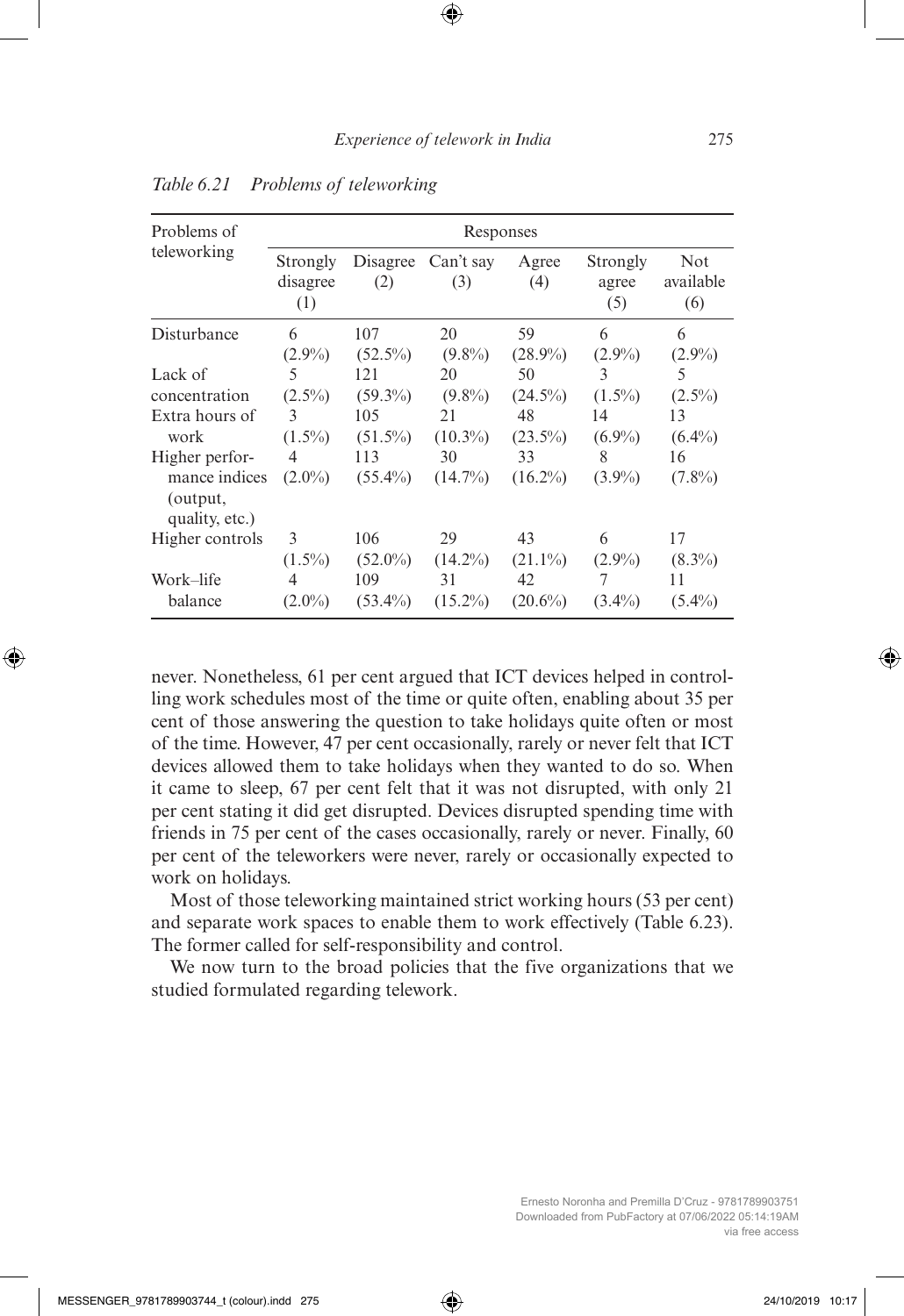| Response<br>Work-life<br>balance | Never                                                             | Rarely                                                         | Occasionally                               | Quite often                                                                       | Most of the<br>time                                                           | ≸                                            | Total              |
|----------------------------------|-------------------------------------------------------------------|----------------------------------------------------------------|--------------------------------------------|-----------------------------------------------------------------------------------|-------------------------------------------------------------------------------|----------------------------------------------|--------------------|
| Work all the time                |                                                                   |                                                                |                                            |                                                                                   |                                                                               |                                              | 204                |
|                                  |                                                                   |                                                                | $(26.0\%)$<br>47                           | $\begin{array}{c} (31.9\%) \\ 38 \\ (18.6\%) \\ 64 \\ (31.4\%) \\ 61 \end{array}$ |                                                                               | $(2.5\%)$<br>6                               |                    |
| Prevent from spending            |                                                                   |                                                                |                                            |                                                                                   |                                                                               |                                              | $(100.0\%)$<br>204 |
| time with family/partne          | $(11.3%)$<br>$47$<br>$(23.0%)$                                    | $\begin{array}{c} (8.8\%) \\ 53 \\ (26.0\%) \\ 30 \end{array}$ |                                            |                                                                                   | $\begin{array}{l} (19.6\%) \\ 13 \\ (6.4\%) \\ 30 \\ (14.7\%) \\ \end{array}$ | $(2.9\%)$<br>6                               |                    |
| Always on work-related           | $\overline{0}$                                                    |                                                                |                                            |                                                                                   |                                                                               |                                              | $(100.0\%)$<br>204 |
| calls                            | $(9.3\%)$<br>16                                                   | $(14.7\%)$<br>23                                               |                                            |                                                                                   |                                                                               | $(2.9\%)$<br>8                               | $(100.0\%)$        |
| Get time off to take care        |                                                                   |                                                                |                                            |                                                                                   |                                                                               |                                              | 204                |
| of family/personal               | $(7.8\%)$                                                         | (11.3%)                                                        | $(23.0\%)$<br>55<br>$(27.0\%)$<br>55<br>55 | $(29.9\%)$                                                                        | $(20.1\%)$                                                                    | (3.9%)                                       | 100.0%             |
| matters                          |                                                                   |                                                                |                                            |                                                                                   |                                                                               |                                              |                    |
| Help control your work           | $\overline{15}$                                                   |                                                                |                                            | $\overline{30}$                                                                   | 95                                                                            | $\frac{8}{18}$                               | 204                |
| schedule                         |                                                                   | $(10.3\%)$                                                     | $(12.3\%)$<br>37<br>(18.1%)<br>19          |                                                                                   |                                                                               | $\begin{array}{c} (8.8\%) \\ 31 \end{array}$ |                    |
| Allows you to take holidays      |                                                                   | $\overline{19}$                                                |                                            |                                                                                   | $(46.6\%)$<br>16                                                              |                                              | $(100.0\%)$<br>204 |
| when you want to                 |                                                                   | $(9.3\%)$<br>57                                                |                                            |                                                                                   |                                                                               | $(15.2\%)$<br>21                             | $(100.0\%)$        |
| Devices disrupt your sleep       |                                                                   |                                                                |                                            |                                                                                   |                                                                               |                                              | 204                |
|                                  |                                                                   | $(27.9\%)$<br>56                                               | $(9.3\%)$<br>45                            | $\begin{array}{l} (14.7\%) \\ 59 \\ (28.9\%) \\ 15 \\ (7.4\%) \\ \end{array}$     | $(7.8%)$<br>$9$<br>$(4.4%)$<br>$9$                                            | $(10.3\%)$                                   | $(100.0\%)$        |
| Keeps you from spending          |                                                                   |                                                                |                                            |                                                                                   |                                                                               | $\frac{1}{\sqrt{1}}$                         | 204                |
| enough time with your<br>friends | $(7.4\%)$<br>42<br>$(20.6\%)$<br>83<br>$(40.7\%)$<br>51<br>55.0%) | $(27.6\%)$                                                     | $(22.1\%)$                                 | $(15.7\%)$                                                                        | $(4.4\%)$                                                                     | $(5.4\%)$                                    | 100.0%             |
| Work on holiday and              |                                                                   | 45                                                             | 45                                         | 36 <sup>2</sup>                                                                   |                                                                               |                                              | 204                |
| weekends                         | $\frac{33}{(16.2\%)}$                                             | $(22.1\%)$                                                     | $(22.1\%)$                                 | $(17.6\%)$                                                                        | (6.9%                                                                         | $(15.2\%)$                                   | $(100.0\%)$        |

Table 6.22 Impact of use of device on work-life balance *Table 6.22 Impact of use of device on work–life balance*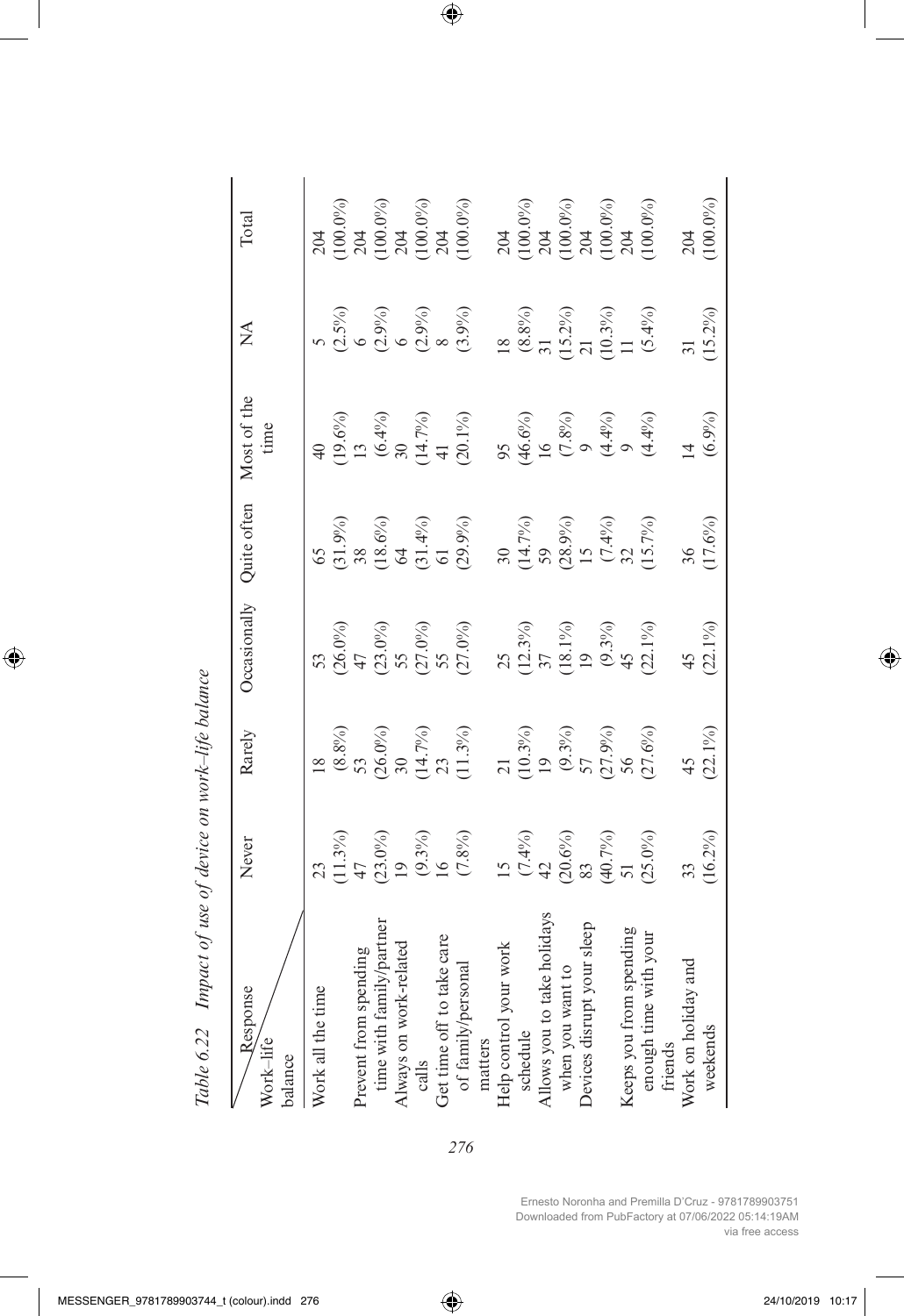| Strict working hours                                       | 109              |
|------------------------------------------------------------|------------------|
| Separate space for work                                    | $(53.4\%)$<br>99 |
| Family member and friend are told not to disturb           | $(48.5\%)$<br>19 |
| Family members and friends visit only by prior opportunity | $(19\%)$<br>48   |
| Visitors and attended by family members                    | $(24\%)$<br>71   |
|                                                            | $(35\%)$         |

*Table 6.23 Strategies for reconciling issues of work–life balance*

#### POLICY RESPONSES TO TELEWORK

The first organizations to introduce teleworking to India were multinationals such as IBM and American Express, which were soon followed by Indian organizations, particularly in the IT sector (Raghuram 2014). Raghuram (2014) argues that the lead taken by the IT sector was because of its characteristics, such as geographically distributed customers and team members. This implies that teleworking cannot be a universal policy covering all jobs and industries. In those jobs and industries that require the physical presence of employees and where issues related to privacy, control and data security are critical, teleworking cannot be introduced. In addition, although organizations involved in telework ensure a relatively more empowering work relationship (Gothoskar 2000), managers may resist teleworking – especially in high power distance countries such as India – because of their inability to control or monitor physically dispersed subordinates, who by teleworking also reduce their dependence on the organizations. To reclaim their power, the supervisors may increase direction and work control procedures, or even increase the surveillance of subordinates electronically. Consequently, managers called teleworkers frequently to check on them and pressurize them to come to the office more frequently.

The above mindset probably is reflected in organizational polices that require teleworkers to be available at any hour, log on for a given number of hours, complete a given amount of work every day, contact the office at given intervals and have regular email communications that are followed up by weekly meetings. Further, in order to ensure that teleworking works well, organizations should have a good management by objectives programme and a precise job description which ensures that deliverables are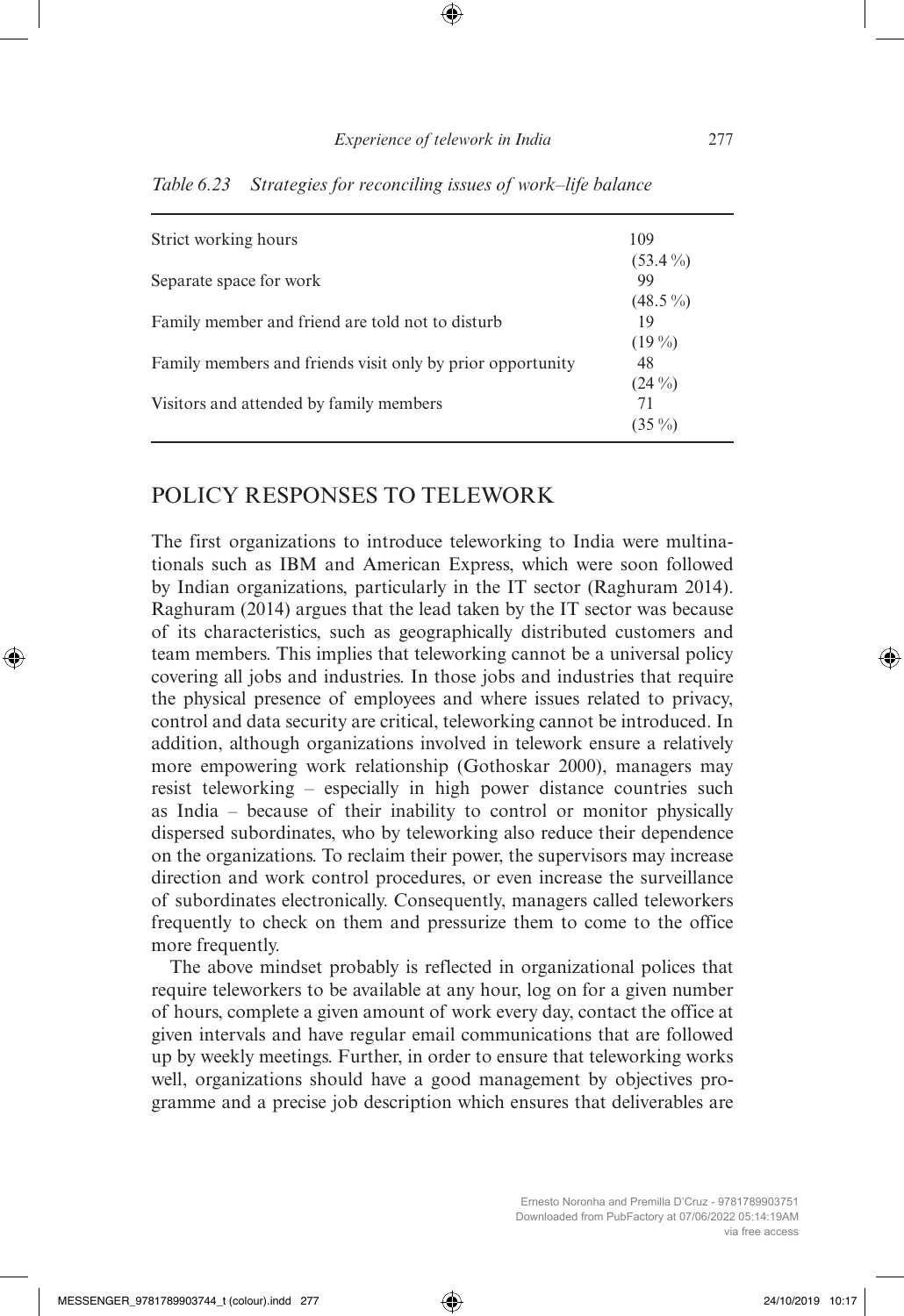achieved and goals are met. Moreover, teleworking is not an entitlement, and requires prior management approval which is based on a review of the eligibility criteria and the objective of balancing employee and business needs. Organizations typically allowed only those who had worked as fulltime office employees, had achieved a certain level of proficiency and had familiarized themselves with the firm's polices and the manager concerned to opt for telework.

In summary, the major concern of organizations implementing telework in India is control (Mitter 2000). For instance, in some cases organizations took care of issues of connectivity; however, issues such as power failures, or telephone or computer breakdowns were not entertained, since the organization had no way of verifying them. On these types of occasions, teleworkers were either expected to apply for leave or work in the office. Nonetheless, teleworking was problematic for conventional strategies of managerial control, which emphasize the visibility and presence of workers. A range of mechanisms, such as surveillance devices, target setting and home visits, are devised by managers to compensate for the loss of visibility and presence of home-located employees. Thus, organizations intensify bureaucratic controls in order to compensate for the perceived reduction of direct supervision of teleworkers (Noronha and D'Cruz 2008a). Not surprisingly, teleworkers felt that office-goers could get away with underperforming. Most of the office employees did much less work and had many distractions, such as food breaks, game breaks or just whiling away their time (Noronha and D'Cruz 2008b). This situation is likely to make teleworkers cautious and overly concerned about their evaluations and visibility, with some in the long run giving up teleworking if the supervisor's control is counterproductive (Raghuram 2014).

Normative control is also invoked to ensure the creation and maintenance of a strong culture that increases employees' commitment to organizational values and their identification with the organization (Noronha and D'Cruz 2008b). Teleworkers were expected to also be self-accountable, have a high sense of moral and professional integrity, and be self-motivated, self-governed and self-managed (Rajan 2000). Continued socialization of employees was achieved through the occasional gathering of teleworkers in the office to allow them to participate in the necessary rituals. The office intranet and email system were instrumental in maintaining teleworkers' connectedness with their employing organization. Through these media, employees were kept abreast of issues related to work, leisure, administration and policies, among others, and were invited to participate in various activities (Noronha and D'Cruz 2008b).

Another issue pertains to infrastructure. Teleworkers are expected to install an inverter in their houses to manage power failures and utilize their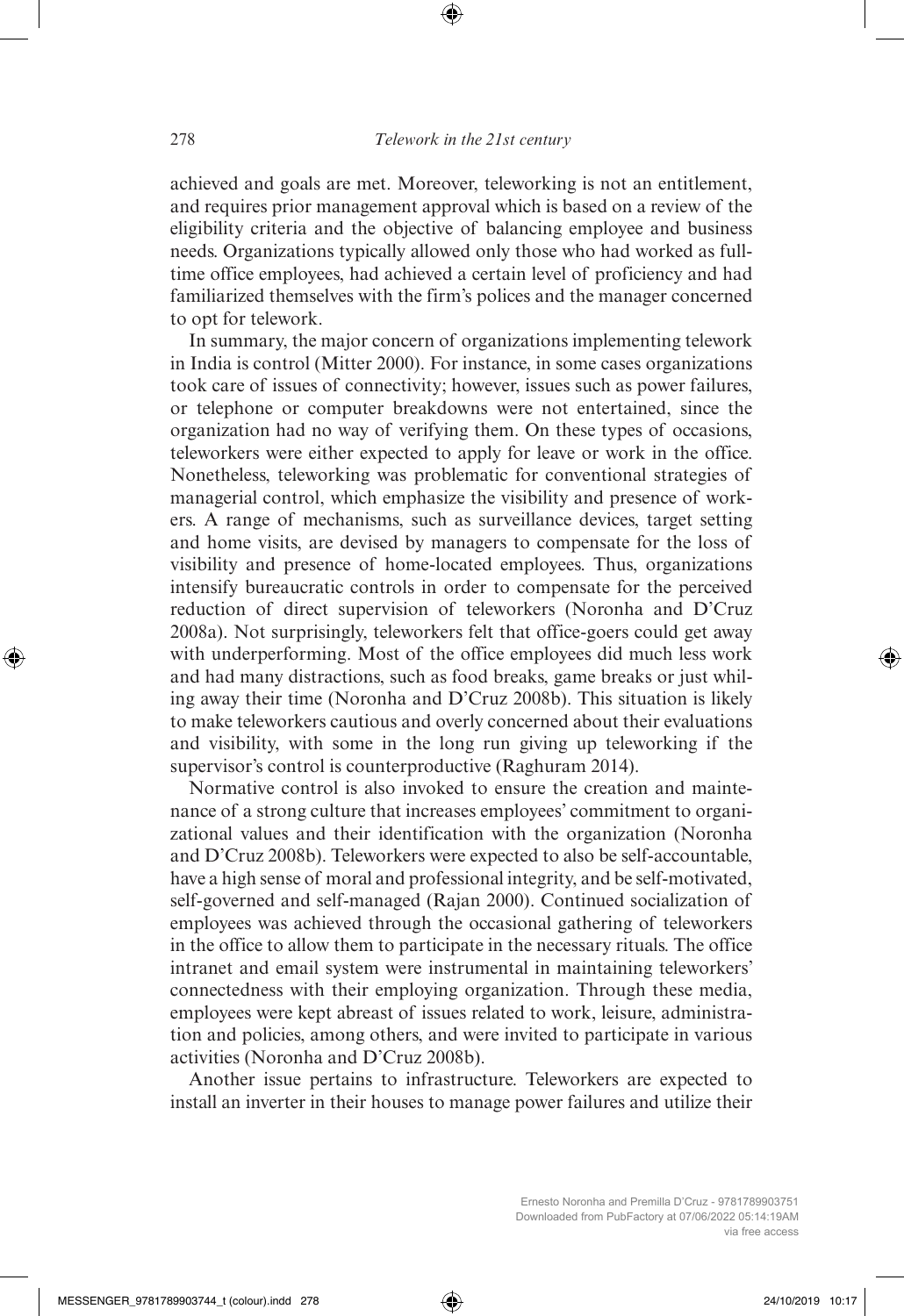| Preferred place of work | Frequency $\frac{0}{0}$ (n = 204) |  |
|-------------------------|-----------------------------------|--|
| Home                    | 97                                |  |
|                         | $(47.6\%)$                        |  |
| Short working space     | 21                                |  |
|                         | $(10.3\%)$                        |  |
| Internet café           | 21                                |  |
|                         | $(10.3\%)$                        |  |
| Public space            | 20                                |  |
|                         | $(9.8\%)$                         |  |
| <b>Travel</b>           | 49                                |  |
|                         | (24%)                             |  |

*Table 6.24 Preferred place of work as a teleworker*

own equipment, although software and a fixed amount of telephone costs are provided by the organization. The anticipated benefits forced teleworkers to make investments in work space, electricity, computer hardware, Internet connectivity and unlimited power supply (UPS) in their homes. This amount increased if employer organizations wanted the employees to purchase branded computers instead of cheaper assembled ones. A few teleworkers converted their one-room house into a virtual office, while others were planning to buy a two-bedroom apartment so that teleworking would become more comfortable (Noronha and D'Cruz 2008b). Forty-eight per cent of those teleworking in our survey worked from home (Table 6.24).

To enable employees to work from home, employers mainly provided laptops (58 per cent) and desktop computers (31 per cent). The other types of devices provided were telephones, that is, land lines and mobile phones and smartphones. See Table 6.25. Besides providing computing facilities and telephones, 56 per cent of employees stated that employers paid for the maintenance of laptops and another 54 per cent stated that employers paid for the maintenance of smartphones (Table 6.26).

Regarding careers, the response is mixed, with some arguing that telework did not hamper career prospects, while others argue that out of sight was out of mind and that the productivity of teleworkers declines over a period of time (Chowdary and Jayakumar 2009). Teleworkers stated that if they wanted to move up the organizational hierarchy, they had to return to office-based work (Noronha and D'Cruz 2008b). Thus, those who are teleworking are advised to over-communicate by writing articles in company newsletters and other forums, so that they can compensate for their lack of physical presence and become more visible to the organization (Chowdary and Jayakumar 2009).

The decision to telework was motivated primarily by domestic or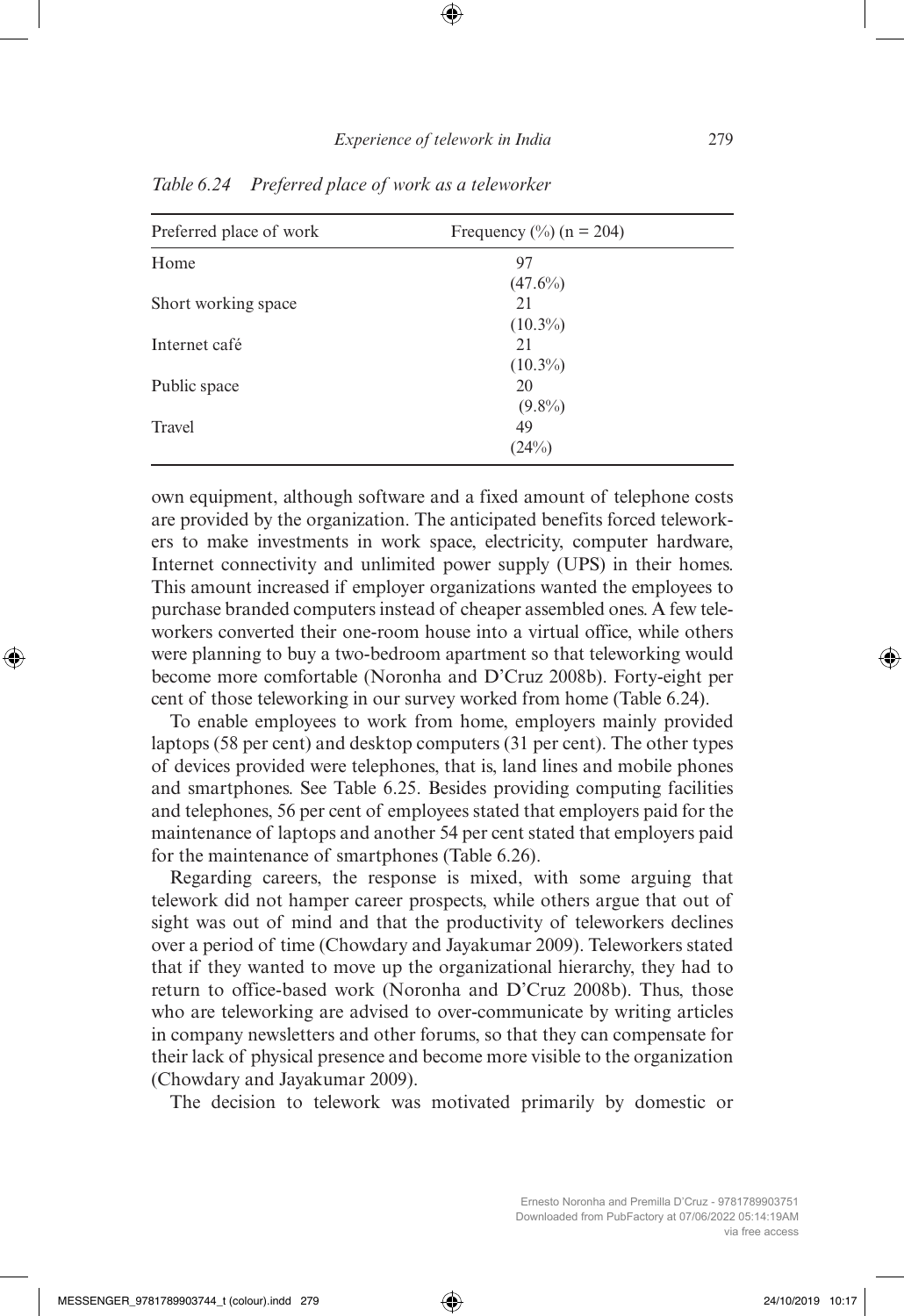| Devices                           | Frequency $(\% )$ n = 204 |
|-----------------------------------|---------------------------|
| Smartphones                       | 50                        |
|                                   | $(24.5\%)$                |
| <b>Tablets</b>                    | 20                        |
|                                   | $(9.8\%)$                 |
| Laptops                           | 118                       |
|                                   | $(57.8\%)$                |
| Desktops                          | 64                        |
|                                   | $(31.4\%)$                |
| Landline telephones               | 56                        |
|                                   | $(27.5\%)$                |
| Mobile phone                      | 36                        |
|                                   | $(22.8\%)$                |
| Video-audio tools (webcams, video | 23                        |
| cameras, etc.)                    | $(11.3\%)$                |

*Table 6.25 Does your employer provide devices?*

*Table 6.26 Employer pays for maintenance cost of devices*

| Devices             | Frequency $\frac{0}{0}$ (n = 204) |  |
|---------------------|-----------------------------------|--|
| Smartphones         | 109                               |  |
|                     | $(53.5\%)$                        |  |
| <b>Tablets</b>      | 24                                |  |
|                     | $(11.7\%)$                        |  |
| Laptop              | 115                               |  |
|                     | $(56.4\%)$                        |  |
| Desktop             | 57                                |  |
|                     | (28%)                             |  |
| Landline telephones | 50                                |  |
|                     | $(24.5\%)$                        |  |
| Mobile phones       | 72                                |  |
|                     | $(35.3\%)$                        |  |
| Video-audio tools   | 31                                |  |
|                     | $(15.2\%)$                        |  |
|                     |                                   |  |

family concerns, and teleworking was construed as an opportunity to continue in the realm of paid employment, while simultaneously fulfilling home-related responsibilities (Noronha and D'Cruz 2008b). However, teleworking was not recommended as a substitute for childcare, and some organizations even specify that the location of the teleworking should be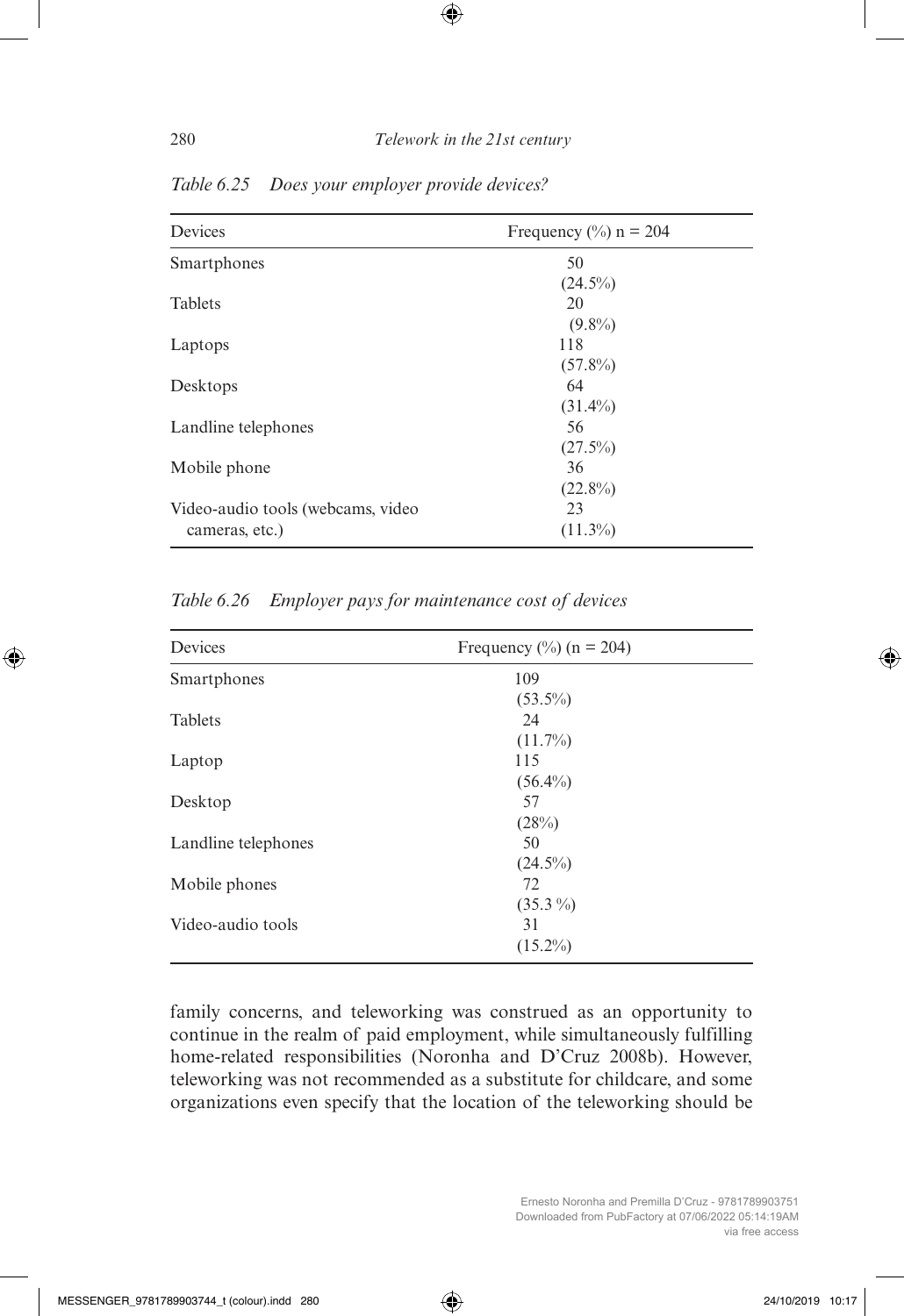free of distractions for a major part of the day. Most of the successful teleworking programmes require that no child under 5 years of age is living at home (Raghuram 2014).

Nonetheless, for teleworkers to get their voice heard, traditional trade unionism may be inadequate to demand the rights of dispersed teleworkers, but teleworkers do require the support of collective and cooperative actions. For instance, women who opt for teleworking in the absence of adequate childcare provisions may require such assistance (Mitter 2000). Further, Noronha and D'Cruz (2008b) note that some teleworkers formed an exclusive e-group through which they maintained contact with each other and shared their concerns. They met management as a group once every three months at the office. The e-group and group meetings helped the teleworkers to collectively redress their problems related to connectivity, holiday compensation, attendance and other inequities between them and office-based workers.

#### **CONCLUSION**

Early work on teleworking in India often focused on its feasibility in terms of availability of telecommunications infrastructure. Power failures and fluctuations meant installation of generators to ensure a steady flow of electricity and thus connectivity (Noronha and D'Cruz 2008b). Since then, broadband penetration has increased many times over, with mobile phone connections becoming common, thus increasing the feasibility of a telework programme. More recently, the Digital India programme launched by the Government of India to provide high-speed Internet connectivity across the length and breadth of the country (GOI 2015) will boost the possibilities of telework. Evidence in support of this comes from our survey, where we find that, in comparison to earlier studies, which circumscribed telework to IT, finance and media, the phenomenon of telework has spread to other sectors as well, such as hospitality, telecommunications and manufacturing.

We begin with some misconceptions related to telework in India. It is often contended that those who are teleworking are married. For instance, Lila and Anjaneyulu (2013) argue that the marital status of employees influenced the choice of telework, with married people teleworking more frequently compared with unmarried people. In our sample, too, 53 per cent of those teleworking were married, but at the same time 47 per cent were unmarried. Thus, those availing themselves of the facility to telework need not be married. Another interesting finding of the study is that it is often stated that telework in India is a gendered phenomenon, that is, the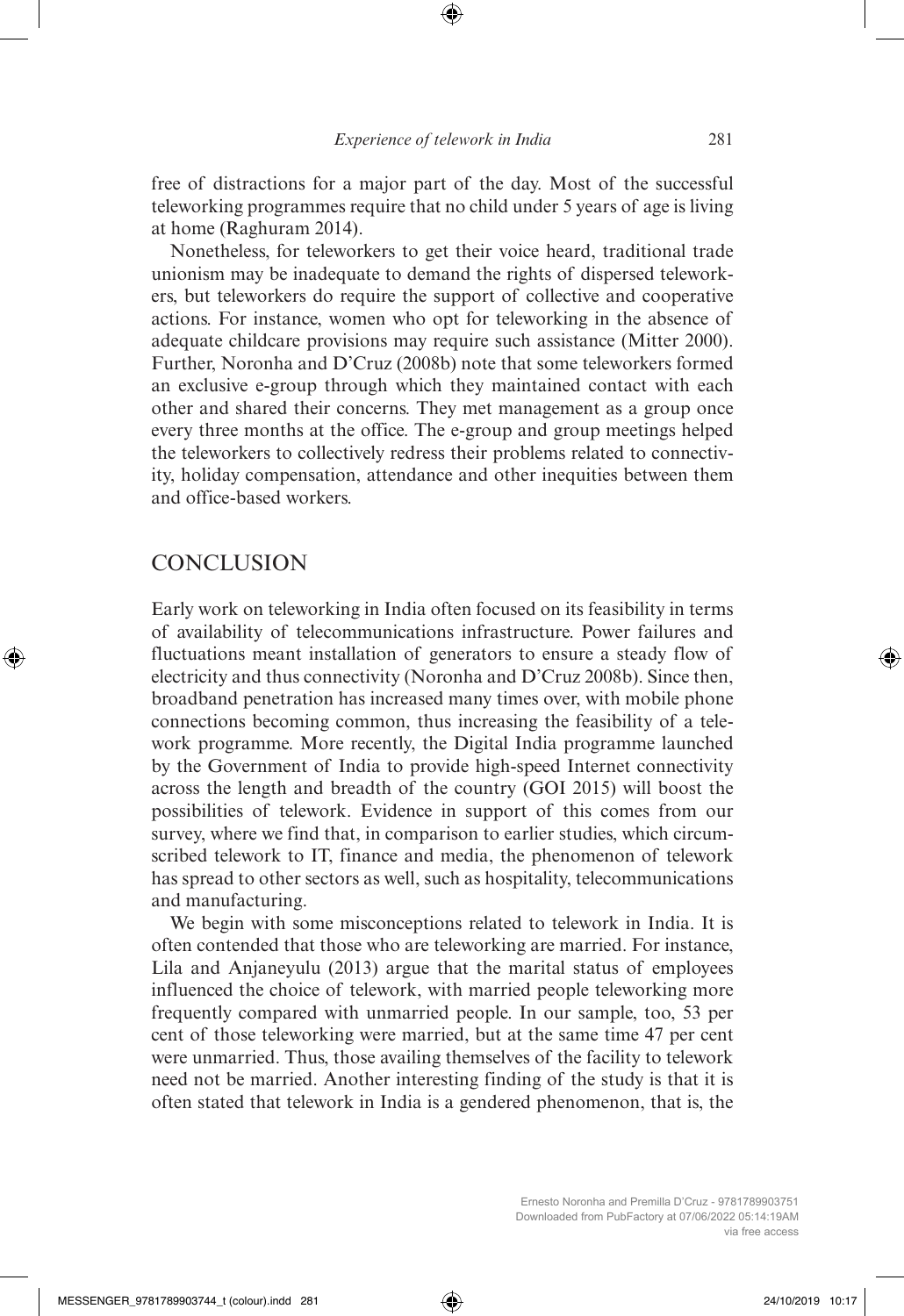decision to telework is perceived as being motivated primarily by domestic/ family concerns and is construed as an opportunity for women to continue in the realm of paid employment, while simultaneously fulfilling homerelated responsibilities (Aundhkar et al. 2000; Gothoskar 2000; Irani et al. 2000; Noronha and D'Cruz 2008b**)**. However, when disaggregating by gender, we found that more women worked in the office (82 per cent) than teleworked (18 percent), while the ratio for men was similar, that is, 80 per cent working from the office and 20 per cent teleworking. Thus, contrary to the prevailing belief, women do not always prefer to telework and men are also interested in teleworking. This may be related to the policy of organizations, which does not distinguish between men and women when deciding who teleworks.

Teleworking was not a universal policy covering all jobs and industries. In those jobs and industries that require the physical presence of employees and where issues related to privacy, control and data security are critical, teleworking cannot be introduced (Chowdary and Jayakumar 2009; Mitter, 2000; Rajan 2000). Therefore, in most cases the final decision lies with the manager. In addition, the major concern of organizations implementing telework is control, which emphasizes the visibility and presence of workers. Organizations only allow those who had worked as full-time office employees and had achieved a certain level of proficiency to opt for telework. Telework was not recommended as a substitute for childcare, and some organizations even specify that the location of the teleworking should be free of distractions for a major part of the day. Further, issues such as power failure or telephone or computer breakdown were not entertained, since the organization had no way of verifying them. On these occasions, teleworkers were either expected to apply for leave or work in the office (Noronha and D'Cruz 2008b). Also, although organizations involved in telework ensure a relatively more empowering work relationship (Gothoskar 2000), managers called teleworkers frequently to check on them and pressurize them to come to the office more frequently (Raghuram 2014). This mindset probably is reflected in organization polices that require teleworkers to be available at any hour, log on for a given number of hours, complete a given amount of work every day, touch base with the office at given intervals (Rajan 2000), and have regular email communications which are followed up by weekly meetings (Aundhkar et al. 2000). In addition, normative control is also invoked to ensure the creation and maintenance of a strong culture that increases employees' commitment to organizational values and their identification with the organization (Noronha and D'Cruz 2008b). Teleworkers are expected to be self-accountable, have a high sense of moral and professional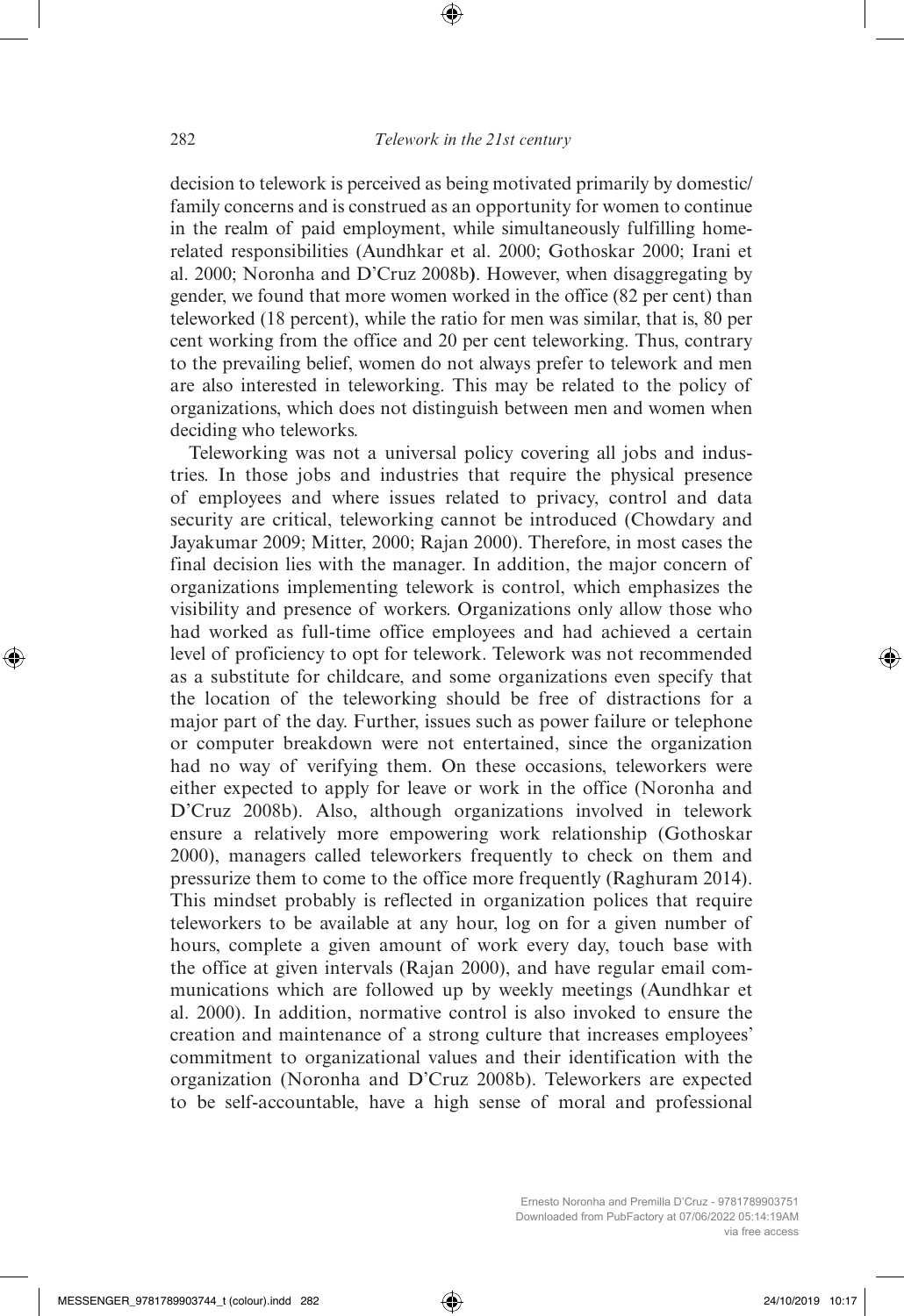integrity, and be self-motivated, self-governed and self-managed (D'Cruz and Noronha 2006; Rajan 2000).

Consequently, more teleworkers worked long hours and at weekends, including Sundays, compared with those working from office, reflecting the Indian work ethic (see D'Cruz and Noronha 2012; Noronha et al. 2018). Thus, although there was an overall intensification of work, it was higher for teleworkers. Similarly, it was also clear that working in the office did make a difference for performance appraisals, promotions, privileges, leave and holidays, and overtime payments. Not surprisingly, teleworkers felt that office-goers could get away with underperformance. Therefore, those teleworking are advised to over-communicate by writing articles in company newsletters and other forums, so that they could compensate for their lack of physical presence and become more visible to the organization (Chowdary and Jayakumar 2009). Moreover, traditional trade unions are inadequate to address these issues, but teleworkers do resort to collective and cooperative actions. For instance, teleworkers formed an exclusive e-group through which they maintained contact with each other and shared their concerns with management (Noronha and D'Cruz, 2008b). Further, individually most of those teleworking maintained strict working hours (53%) and separate work spaces to deal with issues of work–life balance.

Finally, we recommend the following for organizations wanting to introduce teleworking arrangements:

- 1. Organizations should create a culture that is supportive of teleworking. This means that teleworkers should be given the assurance that they will not be discriminated against, especially in terms of pay, benefits and privileges, training, deliverables and career progression.
- 2. Organizations should take responsibility for communicating and holding regular meetings with employees instead of than putting the burden of this on employees.
- 3. Technical support should be provided to teleworking employees in case of computer breakdown or non-performing software applications.
- 4. Proper forums such as e-groups and WhatsApp groups should be created for teleworkers to share their concerns between themselves and the management.
- 5. Supervisors should clearly instruct subordinates about their roles and responsibilities when allowing or opting to telework, so as to avoid possible misunderstandings and allow the organization to reap the benefits of telework.
- 6. Get-togethers should be organized for the teleworkers and their officebased colleagues, so that they get to know each other and operations can take place seamlessly.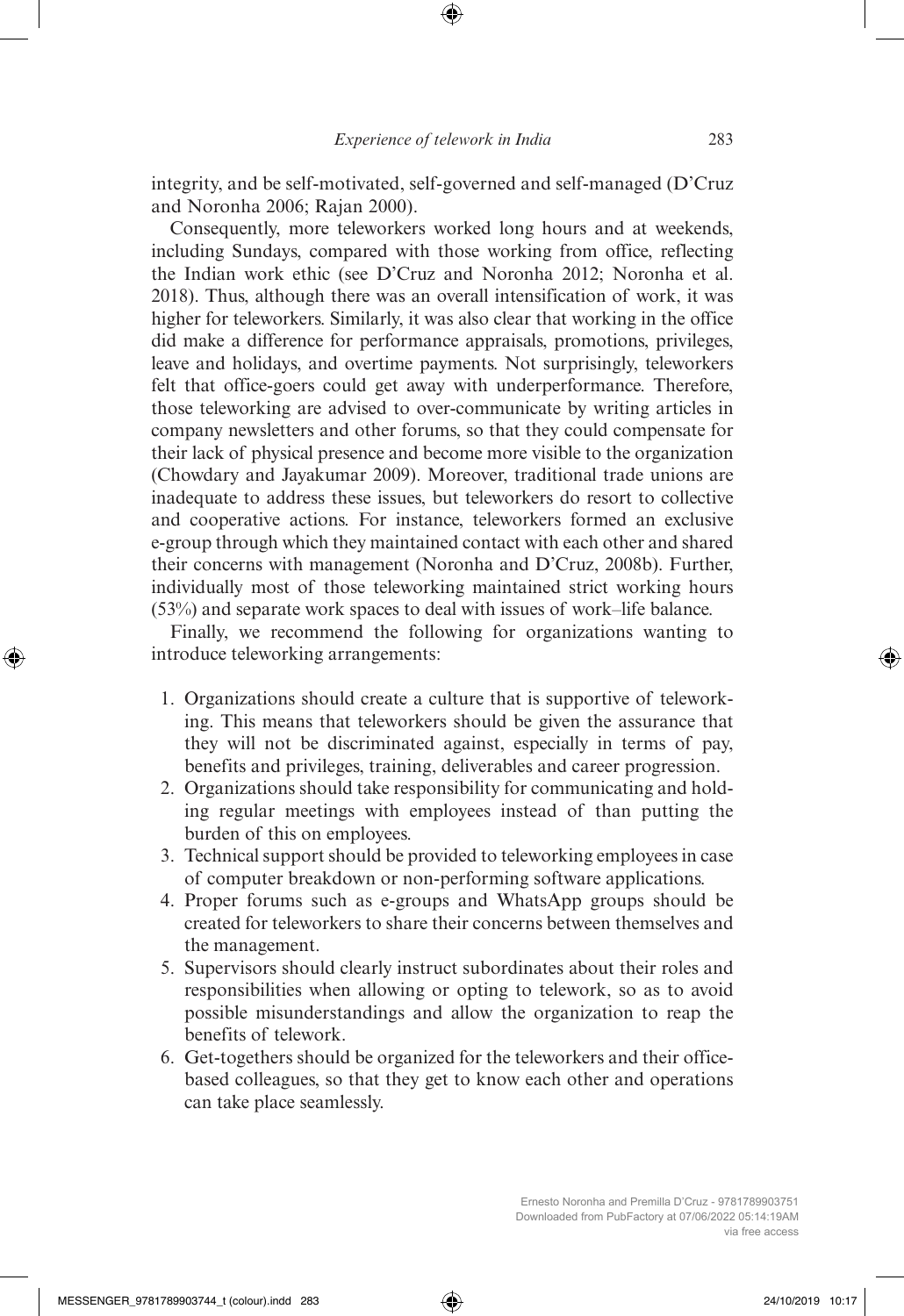- 7. There should be an effort to build trust between supervisors and subordinates because this is a core requirement for effective teleworking. This would reduce supervisors' need to micro-manage teleworkers.
- 8. Supervisors' concerns should be restricted to getting the job done at the required time.
- 9. It is impractical to restrict teleworking only to jobs whose deliverables can be well defined; instead, even jobs that lend themselves to being performed autonomously beyond the office should be offered for teleworking.
- 10. Of course, clarity and agreement on deliverables can help to foster effective telework arrangements.
- 11. The option of working in the office should be available to those teleworking, so that productivity can be enhanced and issues of isolation while teleworking can be handled effectively. To enable this, the organization should provide the required infrastructure.
- 12. Organizations should provide the necessary equipment for working away from the office and reimburse employees for any related expenses involved in teleworking.
- 13. The legal framework and grievance-handling procedures available to office workers should also be made available to teleworkers.
- 14. Organizations should share their best practices with each other, so that the benefits of teleworking can be reaped by everyone.

## **REFERENCES**

- Aundhkar, A., Vaz, N., Pillai, G.A., Murthy, D.L.N., Thakar, S.S. and Gothoskar, S. (2000), 'Nature of teleworking in key sectors: case studies of financial, media and software sectors in Mumbai', *Economic and Political Weekly*, **35** (26), 2277–92.
- Chowdary, N. and Jayakumar, V. (2009), 'Telecommuting: a perk or prerequisite?', Structured Assignment Ref. No. 410-012-4, IBS Case Development Centre, Hyderabad.
- D'Cruz, P. and Noronha, E. (2006), 'Being professional: organizational control in Indian call centers', *Social Science Computer Review*, **24** (3), 342–61.
- D'Cruz, P. and Noronha, E. (2012), 'High commitment management practices reexamined: the case of Indian call centres', *Economic and Industrial Democracy*, **33** (2), 185–205.
- Gothoskar, S. (2000), 'Teleworking and gender', *Economic and Political Weekly*, **35** (26), 2293–8.
- Government of India (GOI) (2015), *Digital India*, New Delhi: Department of Electronics & Information Technology (DeitY) Ministry of Communications and Information Technology.
- Irani, A., Gothoskar, S. and Sharma, J.C. (2000), 'Potential and prevalence of teleworking in Mumbai', *Economic and Political Weekly*, **35** (26), 2269–76.